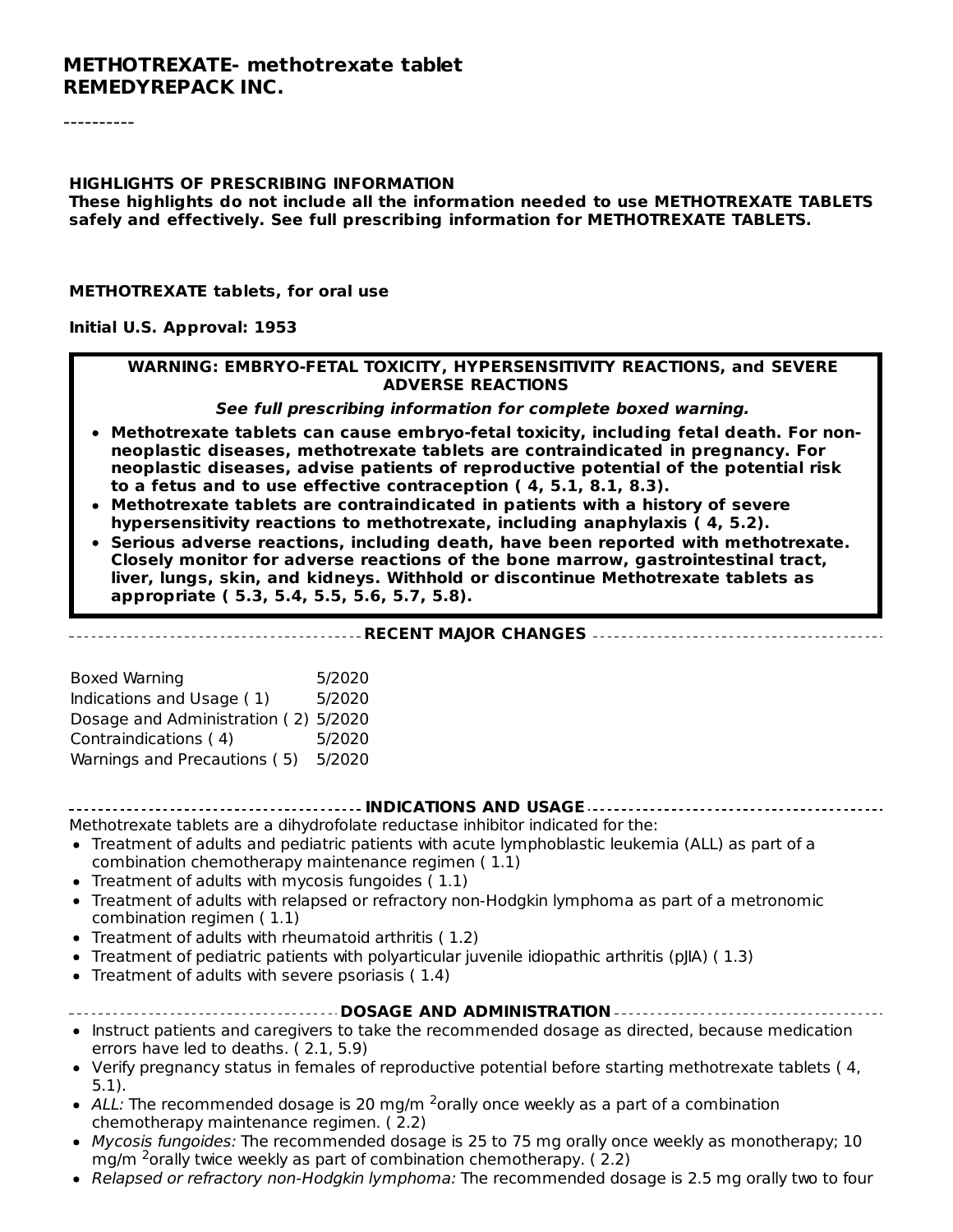Relapsed or refractory non-Hodgkin lymphoma: The recommended dosage is 2.5 mg orally two to four times per week as part of metronomic combination chemotherapy. ( 2.2) • Rheumatoid Arthritis: The recommended starting dosage is 7.5 mg orally once weekly; adjust dose to achieve an optimal response ( 2.3) pJIA: The recommended starting dosage is 10 mg/m <sup>2</sup>orally once weekly; adjust dose to achieve an optimal response ( 2.4) Psoriasis: The recommended dosage is 10 to 25 mg orally once weekly until adequate response is achieved. ( 2.5) **DOSAGE FORMS AND STRENGTHS** Tablets: 2.5 mg ( 3) **CONTRAINDICATIONS** In pregnancy for non-neoplastic diseases ( 4)  $\bullet$  History of severe hypersensitivity to methotrexate (4) **WARNINGS AND PRECAUTIONS** Serious Infections: Monitor patients for infection during and after treatment with methotrexate tablets. Withhold or discontinue methotrexate tablets for serious infections as appropriate. ( 5.11) Neurotoxicity: Monitor patients for neurotoxicity and withhold or discontinue methotrexate tablets as  $\bullet$ appropriate. ( 5.12) Secondary Malignancies: Can occur with methotrexate. ( 5.13) Tumor Lysis Syndrome: Institute appropriate prophylactic measures in patients at risk for tumor lysis syndrome prior to initiation of methotrexate tablets. ( 5.14) Immunizations and Risk Live Vaccines: Immunizations with live vaccines is not recommended. Follow current vaccination practice guidelines. ( 5.15) Infertility: Can cause impairment of fertility, oligospermia, and menstrual dysfunction. ( 5.16, 8.3) **ADVERSE REACTIONS** Common adverse reactions include ulcerative stomatitis, leukopenia, nausea, abdominal distress. ( 6.1) **To report SUSPECTED ADVERSE REACTIONS, contact Zydus Pharmaceuticals (USA) Inc. at 1- 877-993-8779 or FDA at 1-800-FDA-1088 or www.fda.gov/medwatch. DRUG INTERACTIONS** Refer to the full prescribing information for drug interactions with methotrexate. ( 7) **USE IN SPECIFIC POPULATIONS** Lactation: Instruct not to breastfeed. ( 8.2) **See 17 for PATIENT COUNSELING INFORMATION and FDA-approved patient labeling.**

**Revised: 3/2022**

#### **FULL PRESCRIBING INFORMATION: CONTENTS\* WARNING: EMBRYO-FETAL TOXICITY, HYPERSENSITIVITY REACTIONS AND SEVERE ADVERSE REACTIONS**

#### **1. INDICATIONS AND USAGE**

- 1.1 Neoplastic Diseases
- 1.2 Rheumatoid Arthritis
- 1.3 Polyarticular Juvenile Idiopathic Arthritis
- 1.4 Psoriasis

# **2. DOSAGE AND ADMINISTRATION**

- 2.1 Important Dosage and Safety Information
- 2.2 Recommended Dosage for Neoplastic Diseases
- 2.3 Recommended Dosage for Rheumatoid Arthritis
- 2.4 Recommended Dosage for Polyarticular Juvenile Idiopathic Arthritis
- 2.5 Recommended Dosage for Psoriasis
- 2.6 Dosage Modifications for Adverse Reactions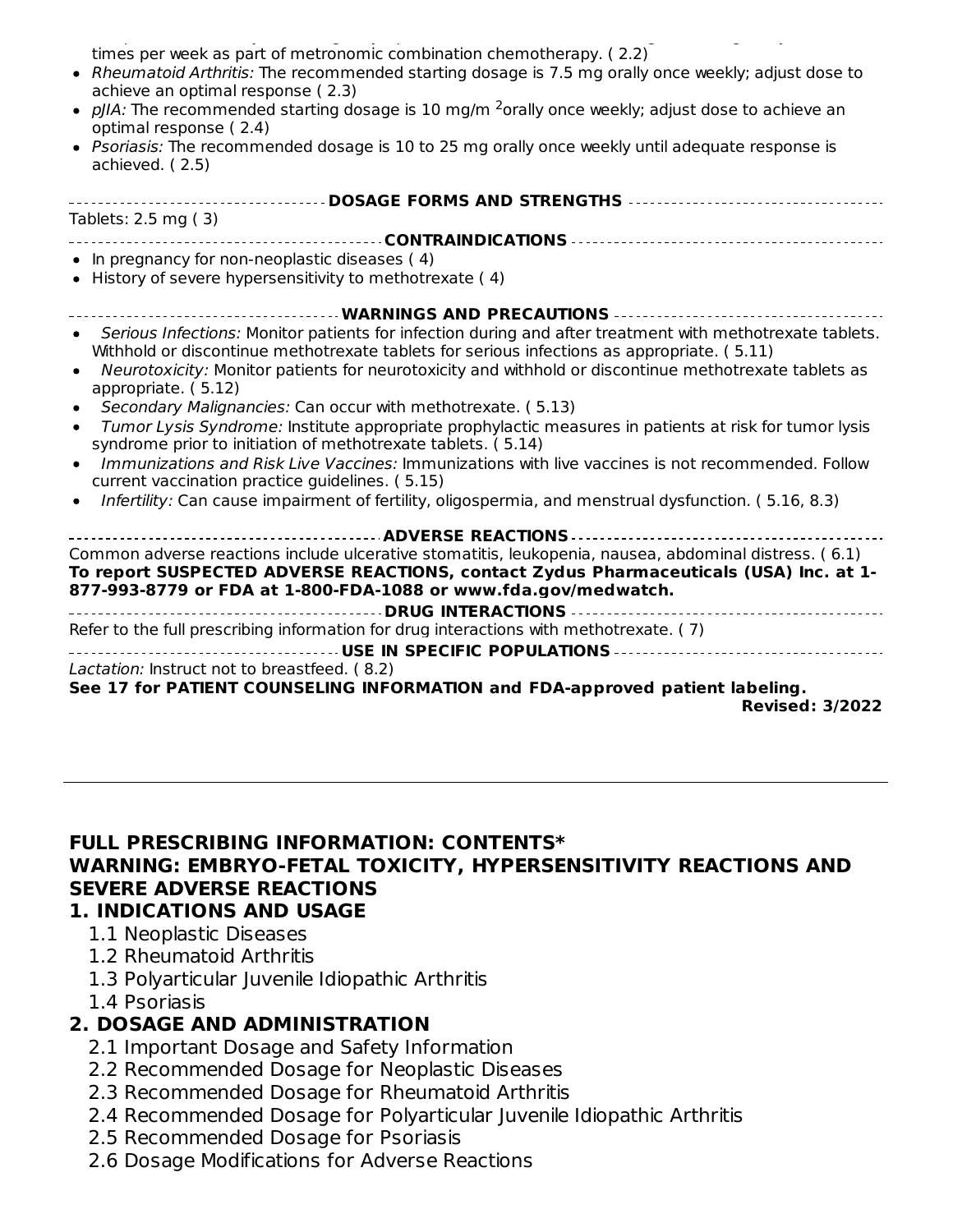#### **3. DOSAGE FORMS AND STRENGTHS**

#### **4. CONTRAINDICATIONS**

#### **5. WARNINGS AND PRECAUTIONS**

- 5.1 Embryo-Fetal Toxicity
- 5.2 Hypersensitivity Reactions
- 5.3 Myelosuppression
- 5.4 Gastrointestinal Toxicity
- 5.5 Hepatotoxicity
- 5.6 Pulmonary Toxicity
- 5.7 Dermatologic Reactions
- 5.8 Renal Toxicity
- 5.9 Risk of Serious Adverse Reactions with Medication Error
- 5.10 Folic Acid Supplementation
- 5.11 Serious Infections
- 5.12 Neurotoxicity
- 5.13 Secondary Malignancies
- 5.14 Tumor Lysis Syndrome
- 5.15 Immunization and Risks Associated with Live Vaccines
- 5.16 Infertility
- 5.17 Increased Risk of Adverse Reactions Due to Third-Space Accumulation

# **6. ADVERSE REACTIONS**

- 6.1 Clinical Trials Experience
- 6.2 Postmarketing Experience

### **7. DRUG INTERACTIONS**

7.1 Effects of Other Drugs on Methotrexate

# **8. USE IN SPECIFIC POPULATIONS**

- 8.1 Pregnancy
- 8.2 Lactation
- 8.3 Females and Males of Reproductive Potential
- 8.4 Pediatric Use
- 8.5 Geriatric Use
- 8.6 Renal Impairment
- 8.7 Hepatic Impairment

### **10. OVERDOSAGE**

### **11. DESCRIPTION**

### **12. CLINICAL PHARMACOLOGY**

- 12.1 Mechanism of Action
- 12.3 Pharmacokinetics

### **13. NONCLINICAL TOXICOLOGY**

13.1 Carcinogenesis, Mutagenesis, Impairment of Fertility

### **15. REFERENCES**

### **16. HOW SUPPLIED/STORAGE AND HANDLING**

### **17. PATIENT COUNSELING INFORMATION**

 $\ast$  Sections or subsections omitted from the full prescribing information are not listed.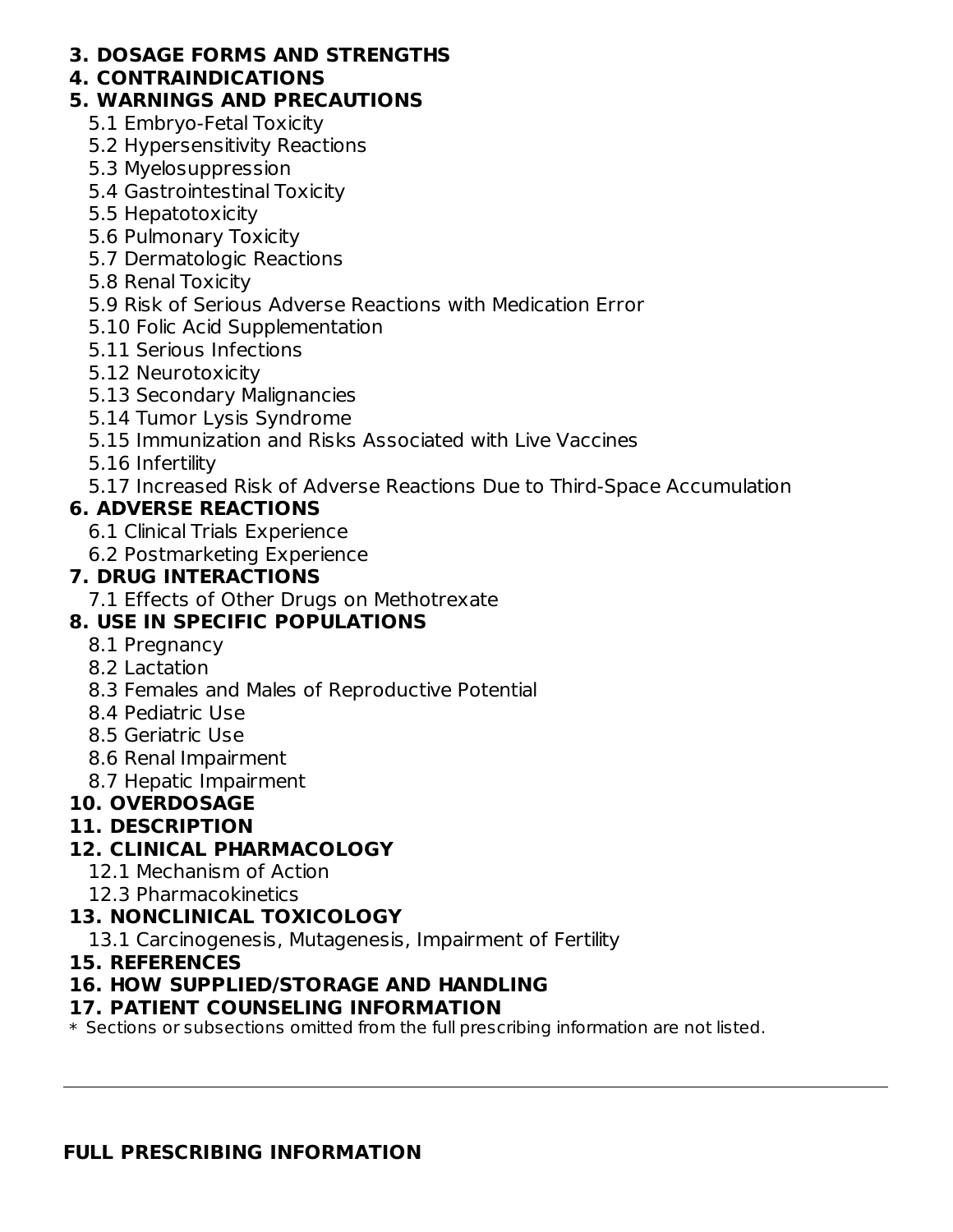### **WARNING: EMBRYO-FETAL TOXICITY, HYPERSENSITIVITY REACTIONS AND SEVERE ADVERSE REACTIONS**

- **Methotrexate tablets can cause embryo-fetal toxicity, including fetal death. For non- neoplasticdiseases, methotrexate tablets are contraindicated in pregnancy. For neoplastic diseases, advise females and males of reproductive potential to use effective contraception [see Contraindications ( 4), Warnings and Precautions ( 5.1), Use in Specific Populations ( 8.1, 8.3)] .**
- **Methotrexate tablets are contraindicated in patients with a history of severe hypersensitivity reactions to methotrexate, including anaphylaxis [Contraindications (4), Warnings and Precautions ( 5.2)] .**
- **Serious adverse reactions, including death, have been reported with methotrexate. Closely monitor for adverse reactions of the bone marrow, gastrointestinal tract, liver, lungs, skin, and kidneys. Withhold or discontinue methotrexate tablets as appropriate [Warnings and Precautions ( 5.3, 5.4, 5.5, 5.6, 5.7, 5.8)] .**

# **1. INDICATIONS AND USAGE**

### **1.1 Neoplastic Diseases**

Methotrexate tablets are indicated for the:

- treatment of adults and pediatric patients with acute lymphoblastic leukemia (ALL) as part of a combination chemotherapy maintenance regimen
- treatment of adults with mycosis fungoides (cutaneous T-cell lymphoma) as a single agent or as part of a combination chemotherapy regimen.
- treatment of adults with relapsed or refractory non-Hodgkin lymphomas as part of  $\bullet$ a metronomic combination chemotherapy regimen

# **1.2 Rheumatoid Arthritis**

Methotrexate tablets are indicated for the treatment of adults with rheumatoid arthritis.

# **1.3 Polyarticular Juvenile Idiopathic Arthritis**

Methotrexate tablets are indicated for the treatment of pediatric patients with polyarticular Juvenile Idiopathic Arthritis (pJIA).

# **1.4 Psoriasis**

Methotrexate tablets are indicated for the treatment of adults with severe psoriasis.

# **2. DOSAGE AND ADMINISTRATION**

# **2.1 Important Dosage and Safety Information**

Verify pregnancy status in females of reproductive potential before starting methotrexate tablets [see Contraindications ( 4), Warnings and Precautions ( 5.1)] .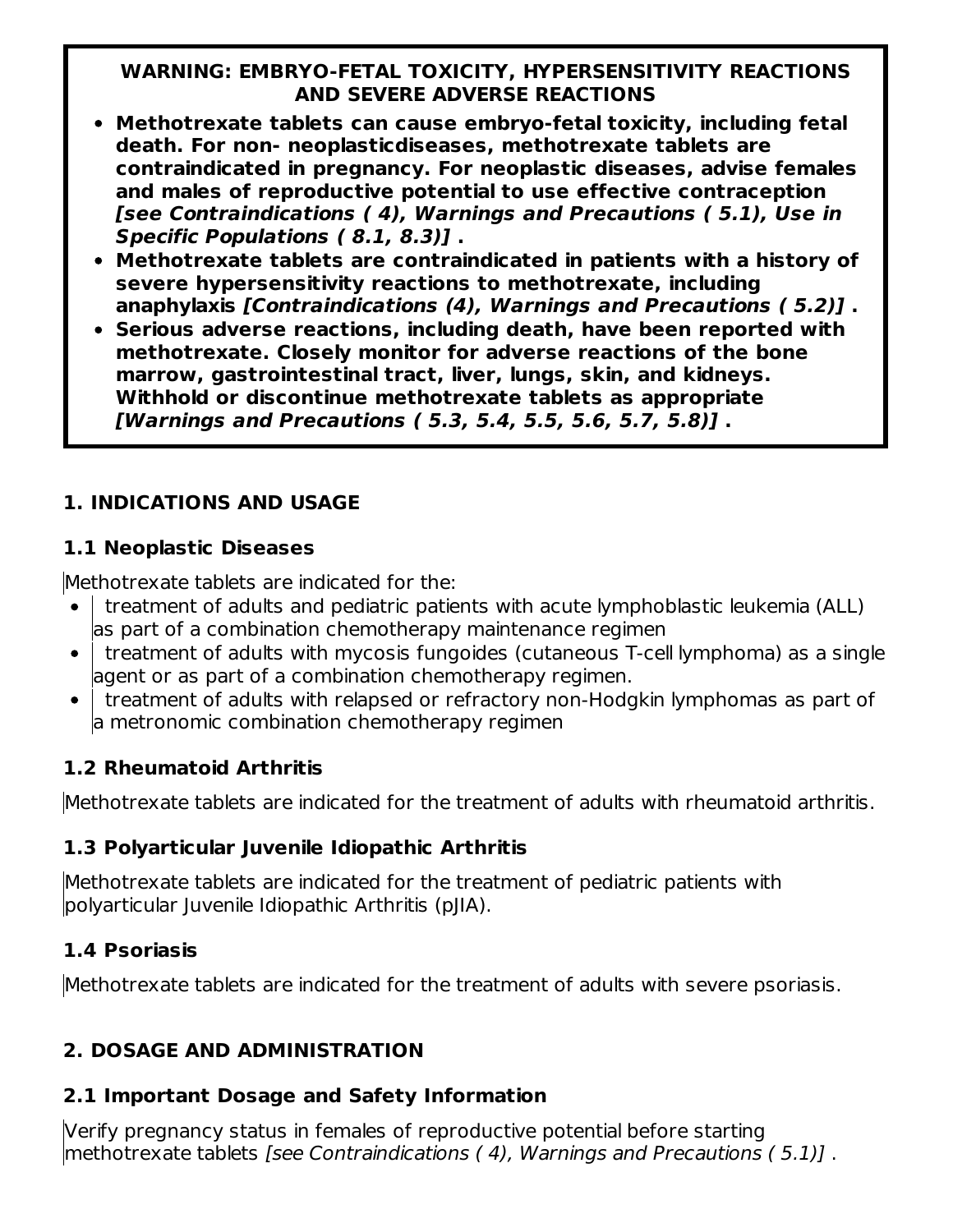Instruct patients and caregivers to take the recommended dosage as directed, because medication errors have led to deaths [see Warnings and Precautions ( 5.9)].

When switching the dosing regimen from oral administration to intravenous, intramuscular, or subcutaneous administration, an alternative dosing regimen may be necessary.

Do not administer to patients who are unable to swallow a tablet.

Methotrexate tablets are a cytotoxic drug. Follow applicable special handling and disposal procedures. 1

# **2.2 Recommended Dosage for Neoplastic Diseases**

# **Acute Lymphoblastic Leukemia**

The recommended starting dosage of methotrexate tablets are 20 mg/m  $^2$  orally once weekly, as part of a combination chemotherapy maintenance regimen. After initiating methotrexate tablets, periodically monitor absolute neutrophil count (ANC) and platelet count and adjust the dose to maintain ANC at a desirable level and for excessive myelosuppression.

# **Mycosis Fungoides**

The recommended dosage of methotrexate tablets are 25 to 75 mg orally once weekly when administered as a single agent or  $10$  mg/m  $^2$  orally twice weekly as part of a combination chemotherapy regimen.

# **Relapsed or Refractory Non-Hodgkin Lymphomas**

The recommended dosage of methotrexate tablets are 2.5 mg orally 2 to 4 times per week (maximum 10 mg per week) as part of a metronomic combination chemotherapy regimen.

# **2.3 Recommended Dosage for Rheumatoid Arthritis**

The recommended starting dosage of methotrexate tablets are 7.5 mg orally once weekly with escalation to achieve optimal response. Dosages of more than 20 mg once weekly result in an increased risk of serious adverse reactions, including myelosuppression. When responses are observed, the majority occurred between 3 and 6 weeks from initiation of treatment; however, responses have occurred up to 12 weeks after treatment initiation.

Administer folic acid or folinic acid to reduce the risk of methotrexate adverse reactions [see Warnings and Precautions ( 5.10)] .

# **2.4 Recommended Dosage for Polyarticular Juvenile Idiopathic Arthritis**

The recommended starting dosage of methotrexate tablets are 10 mg/m  $^2$  orally once weekly with escalation to achieve optimal response. Dosages of more than 30 mg/m  $^2$ once weekly result in an increased risk of serious adverse reactions, including myelosuppression. When responses are observed, the majority occurred between 3 and 6 weeks from initiation of treatment; however, responses have occurred up to 12 weeks after treatment initiation.

Administer folic acid or folinic acid to reduce the risk of methotrexate adverse reactions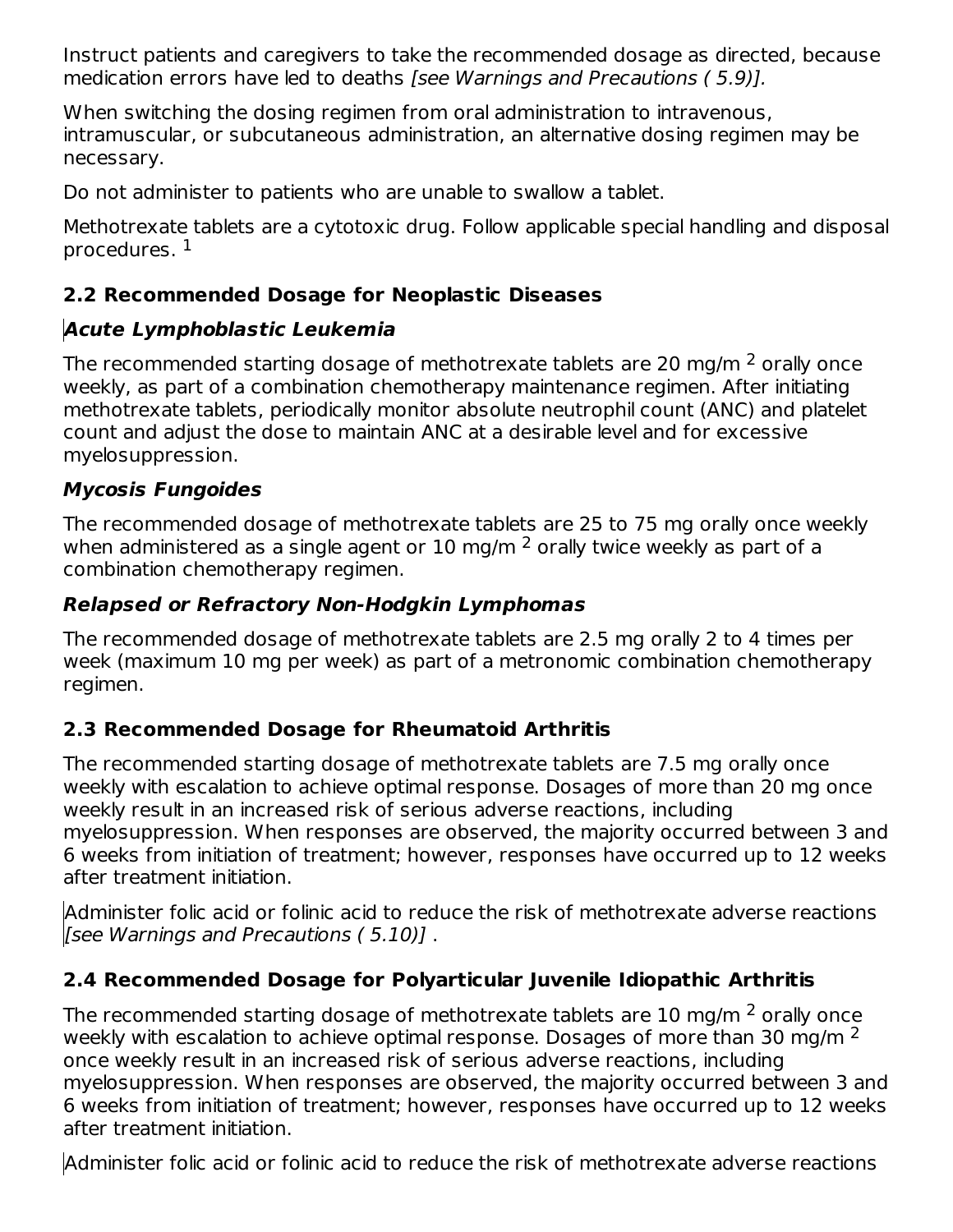[see Warnings and Precautions ( 5.10)] .

# **2.5 Recommended Dosage for Psoriasis**

The recommended dosage of methotrexate tablets are 10 to 25 mg orally once weekly until an adequate response is achieved. Adjust the dose gradually to achieve optimal clinical response; do not exceed a dose of 30 mg per week. Once optimal clinical response has been achieved, reduce the dosage to the lowest possible dosing regimen.

Administer folic acid or folinic acid supplementation to reduce the risk of methotrexate adverse reactions [see Warnings and Precautions ( 5.10)] .

# **2.6 Dosage Modifications for Adverse Reactions**

### **Discontinue Methotrexate Tablets for:**

- Anaphylaxis or other severe hypersensitivity reactions *[see Warnings and Precautions*  $(5.2)$
- Lymphoproliferative disease [see Warnings and Precautions (5.13)]

#### **Withhold, dose reduce or discontinue methotrexate tablets as appropriate for:**

• Myelosuppression [see Warnings and Precautions (5.3)]

# **Withhold or discontinue methotrexate tablets as appropriate for:**

- Severe gastrointestinal toxicity *[see Warnings and Precautions (5.4)]*
- Hepatotoxicity [see Warnings and Precautions (5.5)]
- Pulmonary toxicity *[see Warnings and Precautions (5.6)]*
- Severe dermatologic reactions *[see Warnings and Precautions (5.7)]*
- Severe renal toxicity [see Warnings and Precautions (5.8)]
- Serious infections *[see Warnings and Precautions (5.11)]*
- Neurotoxicity [see Warnings and Precautions (5.12)]

# **3. DOSAGE FORMS AND STRENGTHS**

Methotrexate tablets, USP are yellow, round, uncoated tablets, with debossing "L2" on one side and scoring on other side.

# **4. CONTRAINDICATIONS**

Methotrexate tablets are contraindicated in:

- Pregnant women receiving methotrexate tablets for treatment of non-neoplastic diseases [see Warnings and Precautions ( 5.1), and Use in Specific Populations ( 8.1, 8.3)] .
- Patients with a history of a severe hypersensitivity reactions, including anaphylaxis, to methotrexate. [see Warnings and Precautions ( 5.2)] .

# **5. WARNINGS AND PRECAUTIONS**

**5.1 Embryo-Fetal Toxicity**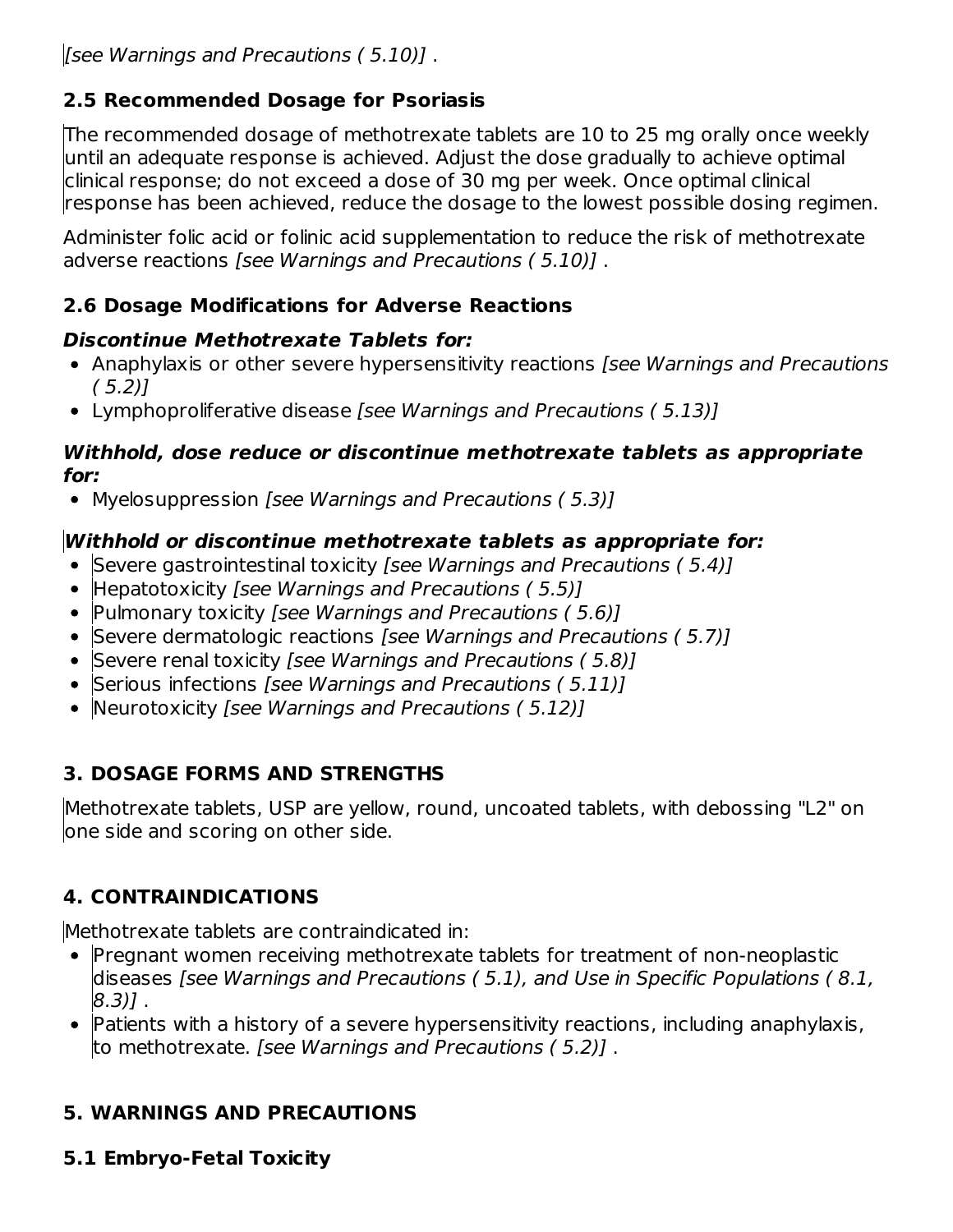Based on published reports and its mechanism of action, methotrexate tablets can cause fetal harm, including fetal death, when administered to a pregnant woman. Methotrexate tablets are contraindicated for use in pregnant women receiving methotrexate tablets for the treatment of non-malignant diseases. Advise pregnant women with neoplastic diseases of the potential risk to a fetus. Advise females of reproductive potential to use effective contraception during treatment with methotrexate tablets and for 6 months after the final dose. Advise males with female partners of reproductive potential to use effective contraception during methotrexate tablets treatment and for 3 months after the final dose [see Contraindications ( 4), Use in Specific Populations ( 8.1, 8.3)] .

# **5.2 Hypersensitivity Reactions**

Hypersensitivity reactions, including anaphylaxis, can occur with methotrexate [see Contraindications ( 4), Adverse Reactions ( 6.1)] .

If anaphylaxis or other serious hypersensitivity reaction occurs, immediately and permanently discontinue methotrexate tablets [see Dosage and Administration ( 2.6)] .

# **5.3 Myelosuppression**

Methotrexate suppresses hematopoiesis and can cause severe and life-threatening pancytopenia, anemia, leukopenia, neutropenia, and thrombocytopenia [see Adverse Reactions ( 6.1)] .

Obtain blood counts at baseline, periodically during treatment, and as clinically indicated. Monitor patients for clinical complications of myelosuppression. Withhold, dose reduce, or discontinue methotrexate tablets taking into account the importance of methotrexate tablets treatment in the context of the severity of the disease being treated, the severity of the adverse drug reaction, and availability of alternative therapy [see Dosage and Administration (2.6)].

# **5.4 Gastrointestinal Toxicity**

Diarrhea, vomiting, nausea, and stomatitis occurred in up to 10% of patients receiving methotrexate for treatment of non-neoplastic diseases. Hemorrhagic enteritis and fatal intestinal perforation have been reported [see Adverse Reactions ( 6.1, 6.2)] . Patients with peptic ulcer disease or ulcerative colitis are at a greater risk of developing severe gastrointestinal adverse reactions [see Drug Interactions ( 7.1)] .

Withhold or discontinue methotrexate tablets for severe gastrointestinal toxicity taking into account the importance of methotrexate tablets treatment in the context of the severity of the disease being treated, the severity of the adverse drug reaction, and availability of alternative therapy [see Dosage and Administration ( 2.6)] .

# **5.5 Hepatotoxicity**

Methotrexate can cause severe and potentially irreversible hepatotoxicity, including fibrosis, cirrhosis, and fatal liver failure *[see Adverse Reactions (6.1)]*. The safety of methotrexate tablets in patients with hepatic disease is unknown.

The risk of hepatotoxicity is increased with heavy alcohol consumption. In patients with psoriasis, fibrosis or cirrhosis may occur in the absence of symptoms or abnormal liver tests; the risk of hepatotoxicity appears to increase with total cumulative dose and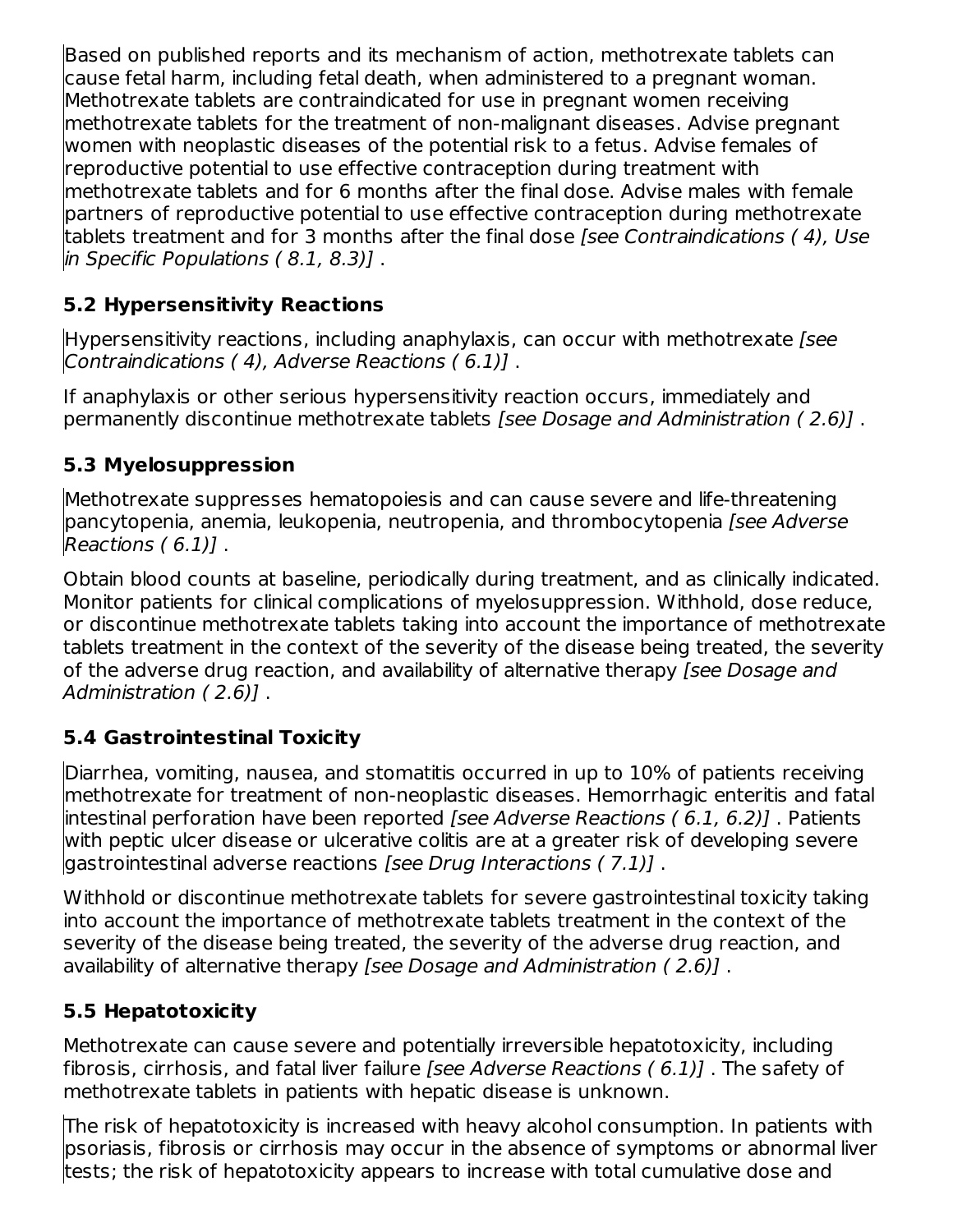generally occurs after receipt of a total cumulative dose of 1.5 g or more.

Monitor liver tests at baseline, periodically during treatment and as clinically indicated. Withhold or discontinue methotrexate tablets taking into account the importance of methotrexate tablets treatment in the context of the severity of the disease being treated, the severity of the adverse drug reaction, and availability of alternative therapy [see Dosage and Administration ( 2.6)] .

# **5.6 Pulmonary Toxicity**

Pulmonary toxicity, including acute or chronic interstitial pneumonitis and irreversible or fatal cases, can occur with methotrexate [see Adverse Reactions ( 6.1, 6.2)] .

Monitor patients for pulmonary toxicity and withhold or discontinue methotrexate tablets taking into account the importance of methotrexate tablets treatment in the context of the severity of the disease being treated, the severity of the adverse drug reaction, and availability of alternative therapy [see Dosage and Administration ( 2.6)] .

# **5.7 Dermatologic Reactions**

Severe, including fatal dermatologic reactions, such as toxic epidermal necrolysis, Stevens- Johnson syndrome, exfoliative dermatitis, skin necrosis, and erythema multiforme, can occur with methotrexate [see Adverse Reactions ( 6.1, 6.2)] .

Exposure to ultraviolet radiation while taking methotrexate may aggravate psoriasis. Methotrexate can cause radiation recall dermatitis and photodermatitis (sunburn) reactivation.

Monitor patients for dermatologic toxicity and withhold or permanently discontinue methotrexate tablets for severe dermatologic reactions taking into account the importance of methotrexate tablets treatment in the context of the severity of the disease being treated, the severity of the adverse drug reaction, and availability of alternative therapy [see Dosage and Administration ( 2.6)] . Advise patients to avoid excessive sun exposure and use sun protection measures.

# **5.8 Renal Toxicity**

Methotrexate can cause renal toxicity, including irreversible acute renal failure *[see*] Adverse Reactions ( 6.2)] .

Monitor renal function at baseline, periodically during treatment and as clinically indicated. Withhold or discontinue methotrexate tablets for severe renal toxicity taking into account the importance of methotrexate tablets treatment in the context of the severity of the disease being treated, the severity of the adverse drug reaction, and availability of alternative therapy [see Dosage and Administration (2.6)].

Administer glucarpidase in patients with toxic plasma methotrexate concentrations  $(>1$ micromole per liter) and delayed methotrexate clearance due to impaired renal function. Refer to the glucarpidase prescribing information for additional information.

# **5.9 Risk of Serious Adverse Reactions with Medication Error**

Deaths occurred in patients as a result of medication errors. Most commonly, these errors occurred in patients who were taking methotrexate daily when a weekly dosing regimen was prescribed.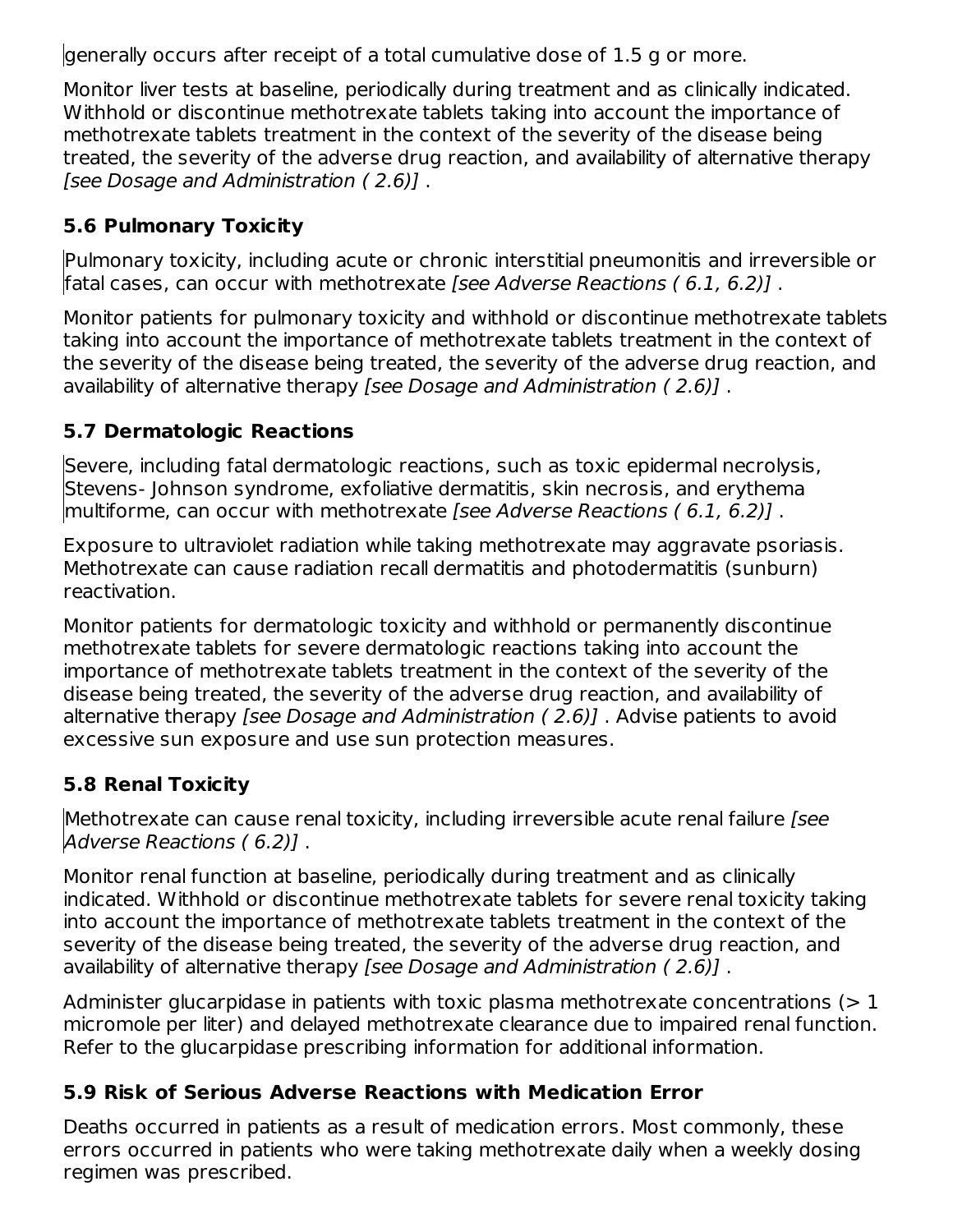For patients prescribed a once weekly dosing regimen, instruct patients and caregivers to take the recommended dosage as directed, because medication errors have led to death.

### **5.10 Folic Acid Supplementation**

### **Neoplastic Diseases**

Products containing folic acid or its derivatives may decrease the clinical effectiveness of methotrexate. Therefore, instruct patients not to take products containing folic acid or folinic acid unless directed to do so by their healthcare provider.

### **Non-neoplastic Diseases**

Folate deficiency may increase methotrexate adverse reactions. Administer folic acid or folinic acid for patients with rheumatoid arthritis, pJIA, and psoriasis [see Dosage and Administration ( 2.3, 2.4, 2.5)] .

# **5.11 Serious Infections**

Patients treated with methotrexate are at increased risk for developing life-threatening or fatal bacterial, fungal, or viral infections, including opportunistic infections such as Pneumocystis jiroveci pneumonia, invasive fungal infections, hepatitis B reactivation, tuberculosis primary infection or reactivation, and disseminated Herpes zoster and cytomegalovirus infections [see Adverse Reactions ( 6.2)] .

Monitor patients for infection during and after treatment with methotrexate tablets. Withhold or discontinue methotrexate tablets for serious infections taking into account the importance of methotrexate tablets treatment in the context of the severity of the disease being treated, the severity of the adverse drug reaction, and availability of alternative therapy [see Dosage and Administration ( 2.6)] .

# **5.12 Neurotoxicity**

Methotrexate can cause severe acute and chronic neurotoxicity, which can be progressive, irreversible, and fatal [see Adverse Reactions ( 6.2)] . The risk of leukoencephalopathy is increased in patients who received prior cranial radiation.

Monitor patients for neurotoxicity and withhold or discontinue methotrexate tablets taking into account the importance of methotrexate tablets treatment in the context of the severity of the disease being treated, the severity of the adverse drug reaction, and availability of alternative therapy [see Dosage and Administration ( 2.6)] .

# **5.13 Secondary Malignancies**

Secondary malignancies can occur with methotrexate [see Adverse Reactions ( 6.2)] . The risk of cutaneous malignancies is further increased when cyclosporine is administered to patients with psoriasis who received prior methotrexate.

In some cases, lymphoproliferative disease occurring during therapy with low-dose methotrexate regressed completely following withdrawal of methotrexate. If lymphoproliferative disease occurs, discontinue methotrexate tablets [see Dosage and Administration ( 2.6)] .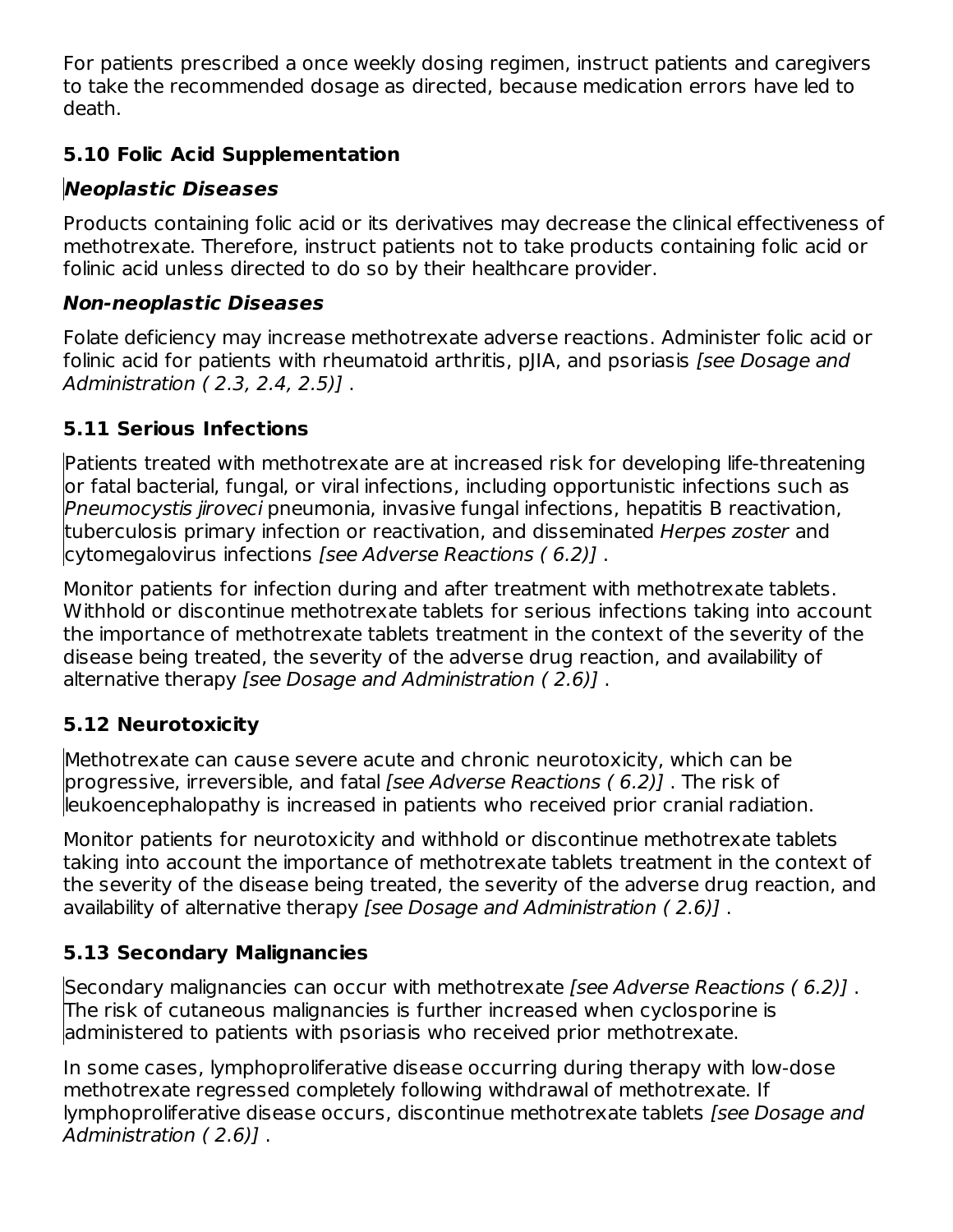# **5.14 Tumor Lysis Syndrome**

Methotrexate can induce tumor lysis syndrome in patients with rapidly growing tumors. Institute appropriate prophylactic measures in patients at risk for tumor lysis syndrome prior to initiation of methotrexate tablets.

# **5.15 Immunization and Risks Associated with Live Vaccines**

Disseminated infections following administration of live vaccines have been reported. Immunization with live vaccines is not recommended during treatment. Follow current vaccination practice guidelines for administration of immunizations in patients receiving methotrexate tablets.

Update immunizations according to immunization guidelines prior to initiating methotrexate tablets. The interval between live vaccinations and initiation of methotrexate should be in accordance with current vaccination guidelines regarding immunosuppressive agents.

# **5.16 Infertility**

Based on published reports, methotrexate can cause impairment of fertility, oligospermia, and menstrual dysfunction. It is not known if the infertility may be reversible. Discuss the risk of infertility with females and males of reproductive potential [see Use in Specific Populations ( 8.3)] .

# **5.17 Increased Risk of Adverse Reactions Due to Third-Space Accumulation**

Methotrexate accumulates in third-spaces (e.g., pleural effusions or ascites), which results in prolonged elimination and increases the risk of adverse reactions. Evacuate significant third- space accumulations prior to methotrexate tablets administration taking into account the importance of methotrexate tablets treatment in the context of the severity of the disease being treated, the severity of the adverse drug reaction, and availability of alternative therapy.

# **6. ADVERSE REACTIONS**

The following clinically significant adverse reactions are described elsewhere in the labeling:

- Hypersensitivity Reactions *[see Warnings and Precautions (5.2)]*
- Myelosuppression [see Warnings and Precautions (5.3)]
- Gastrointestinal Toxicity *[see Warnings and Precautions (5.4)]*
- Hepatotoxicity [see Warnings and Precautions (5.5)]
- Pulmonary Toxicity [see Warnings and Precautions (5.6)]
- Dermatologic Reactions [see Warnings and Precautions (5.7)]
- Renal Toxicity *[see Warnings and Precautions (5.8)]*
- Serious Infections [see Warnings and Precautions (5.11)]
- Neurotoxicity [see Warnings and Precautions (5.12)]
- Secondary Malignancies [see Warnings and Precautions (5.13)]
- Tumor Lysis Syndrome [see Warnings and Precautions (5.14)]
- Increased Risk of Adverse Reactions Due to Third-Space Accumulation *[see Warnings* and Precautions ( 5.17)]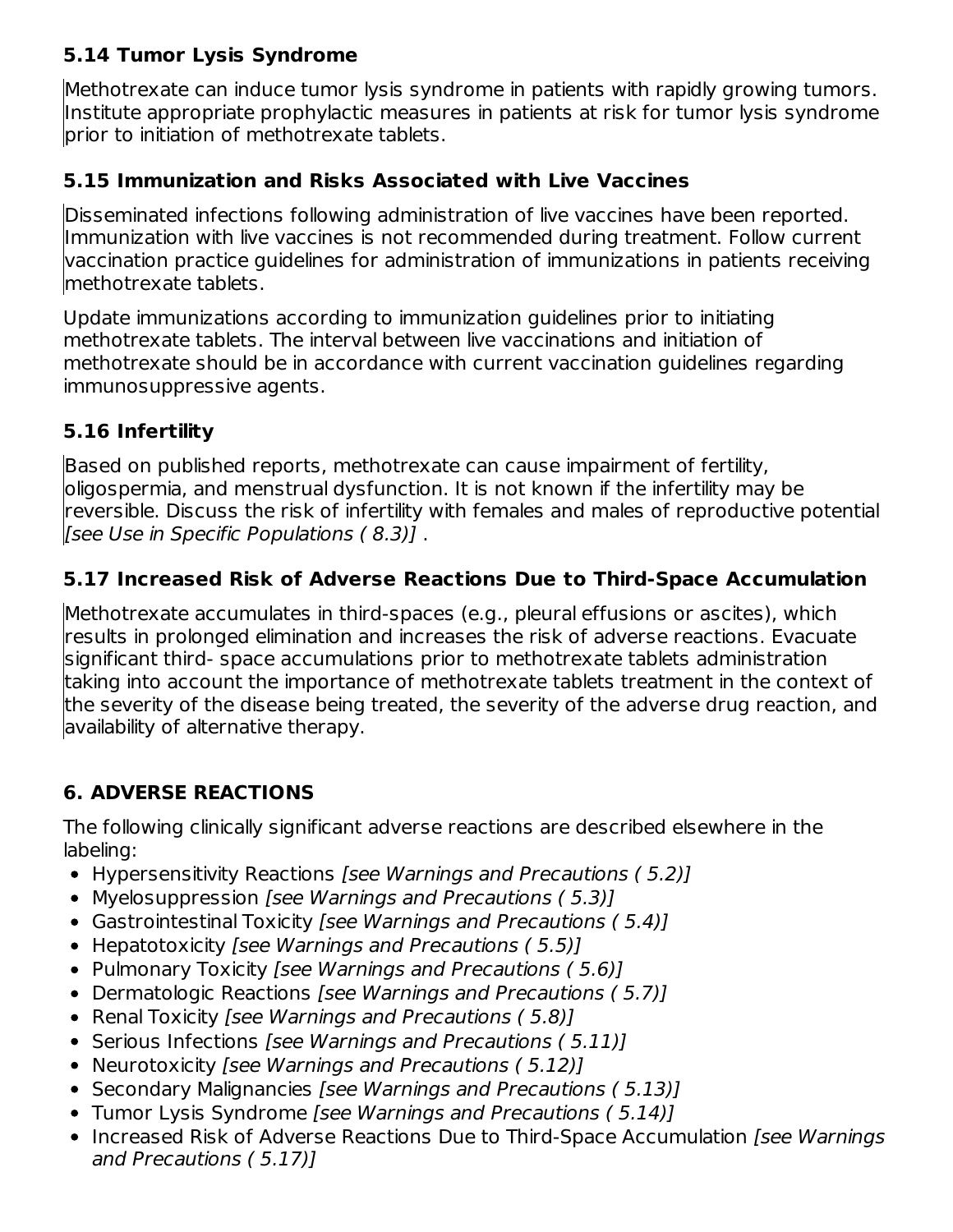### **6.1 Clinical Trials Experience**

Because clinical trials and other studies are conducted under widely varying conditions, adverse reaction rates observed in the clinical trials of a drug cannot be directly compared to rates in the clinical trials of another drug and may not reflect the rates observed in practice.

Common adverse reactions were: ulcerative stomatitis, leukopenia, nausea, and abdominal distress. Other clinically relevant adverse reactions were infection, malaise, fatigue, chills, fever, and dizziness.

### **Rheumatoid Arthritis**

The most common adverse reactions of methotrexate that exceeded the rate of placebo in 12 to 18 week double-blind studies in patients (n=128) with rheumatoid arthritis are listed below.

Patients received methotrexate 7.5 to 15 mg orally once weekly. Most patients received concomitant nonsteroidal anti-inflammatory drugs (NSAIDs) and some also received corticosteroids. Hepatic histology was not examined in these short-term studies.

| Incidence $\geq$ 10%:                                    | Elevated liver tests 15%, nausea/vomiting 10% |
|----------------------------------------------------------|-----------------------------------------------|
| Incidence $3\%$ to $\lt 10\%$ :<br>$<$ 100,000/mm $^3$ ) | Stomatitis, thrombocytopenia (platelet count  |

Incidence 1% to <3%: Rash/pruritus/dermatitis, diarrhea, alopecia, leukopenia (white blood cell count  $<$  3000/mm <sup>3</sup>), pancytopenia, dizziness

Two other controlled trials of patients (n=680) with rheumatoid arthritis who received methotrexate 7.5 mg to 15 mg orally once weekly showed the following serious adverse reaction:

Incidence 1%: Interstitial pneumonitis

Other less common adverse reactions were: anemia, headache, upper respiratory infection, anorexia, arthralgias, chest pain, coughing, dysuria, eye discomfort, epistaxis, fever, infection, sweating, tinnitus, vaginal discharge.

# **Polyarticular Juvenile Idiopathic Arthritis (pJIA)**

The most common adverse reactions reported in patients 2 to 18 years of age with pJIA treated with methotrexate 5 mg/m <sup>2</sup> to 20 mg/m <sup>2</sup> orally once weekly or 0.1 to 0.65 mg/kg orally once weekly were as follows: elevated liver tests 14%; gastrointestinal reactions (e.g., nausea, vomiting, diarrhea) 11%; stomatitis 2%; leukopenia 2%; headache 1.2%; alopecia 0.5%; dizziness 0.2%; rash 0.2%. Most patients received concomitant NSAIDs and some also received corticosteroids.

# **Psoriasis**

In two published series of adults with psoriasis (n=204, 248) who received methotrexate up to 25 mg per week for up to 4 years, adverse reaction rates were similar to those in patients with rheumatoid arthritis, except for alopecia, photosensitivity, and "burning of skin lesions" (3% to 10% each). Painful plaque erosions have been reported.

# **6.2 Postmarketing Experience**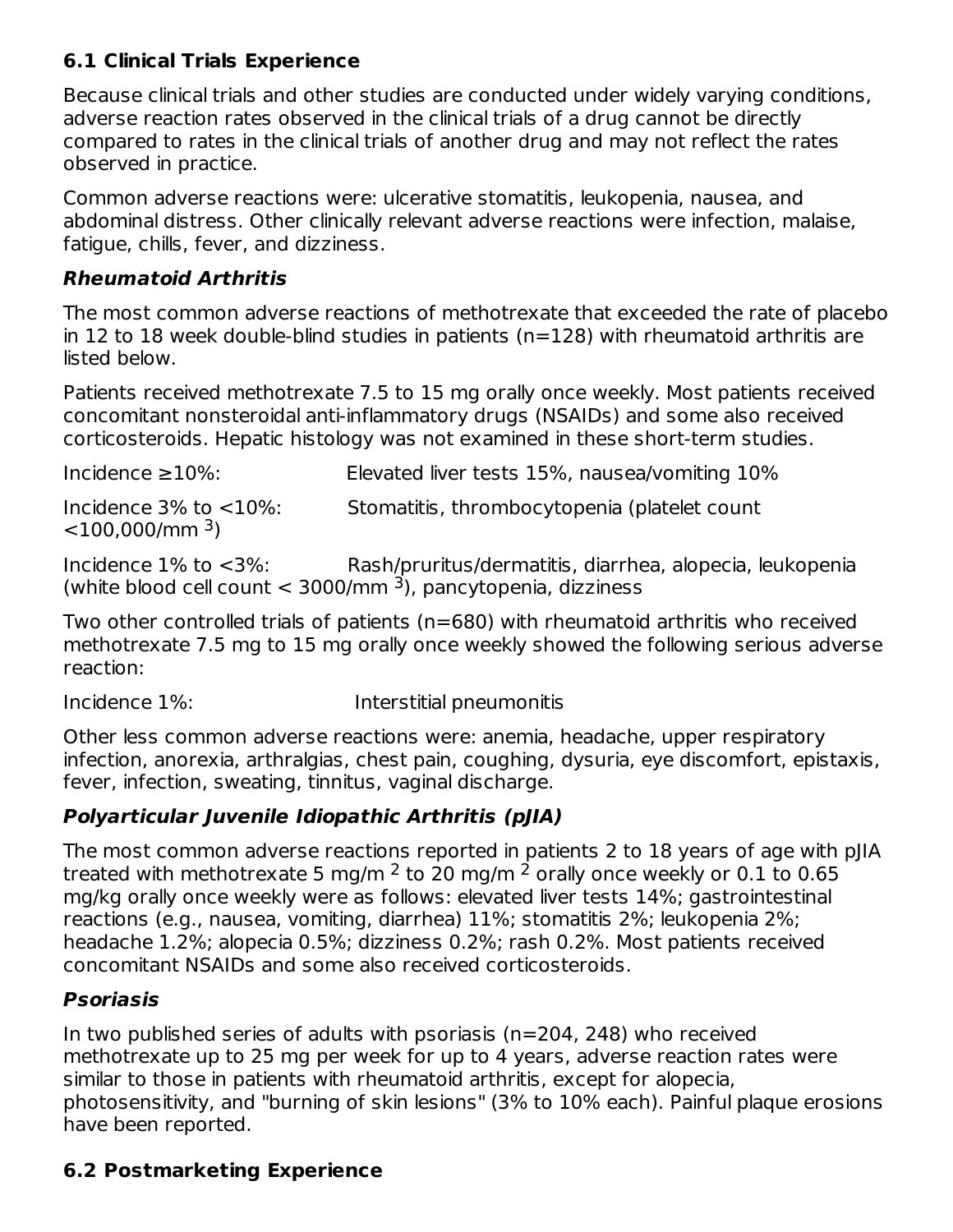The following adverse reactions have been identified during postapproval use of methotrexate. Because these reactions are reported voluntarily from a population of uncertain size, it is not always possible to reliably estimate their frequency or establish a causal relationship to drug exposure

**Cardiovascular:** Thromboembolic events (including arterial thrombosis, cerebral thrombosis, deep vein thrombosis, retinal vein thrombosis, thrombophlebitis, and pulmonary embolus), pericarditis, pericardial effusion, hypotension, sudden death

### **Endocrine:** Diabetes

**Eye:** Optic neuropathy, blurred vision, ocular pain, conjunctivitis, xerophthalmia

**Gastrointestinal:** Hemorrhagic enteritis, intestinal perforation, gingivitis, pancreatitis, pharyngitis, hematemesis, melena, gastrointestinal ulceration

**Hematology:** Aplastic anemia, lymphadenopathy, hypogammaglobulinemia

**Hepatobiliary:** Acute hepatitis, decreased serum albumin, fibrosis, cirrhosis

**Immune system:** Anaphylaxis, anaphylactoid reactions, vasculitis

**Metabolism:** Hyperglycemia

**Musculoskeletal:** Stress fracture, soft tissue and bone necrosis, arthralgia, myalgia, osteoporosis

**Nervous system:** Headaches, drowsiness, blurred vision, speech impairment (including dysarthria and aphasia), transient cognitive dysfunction, mood alteration, unusual cranial sensations, paresis, encephalopathy, and convulsions.

**Renal:** Azotemia, hematuria, proteinuria, cystitis

**Reproductive:** Defective oogenesis or spermatogenesis, loss of libido, impotence, gynecomastia, menstrual dysfunction

**Respiratory:** Pulmonary fibrosis, respiratory failure, chronic interstitial obstructive pulmonary disease, pleuritic pain and thickening, alveolitis

**Skin:** Toxic epidermal necrolysis, Stevens-Johnson syndrome, exfoliative dermatitis, skin necrosis, and erythema multiforme, erythematous rashes, pruritus, alopecia, skin ulceration, accelerated nodulosis, urticaria, pigmentary changes, ecchymosis, telangiectasia, photosensitivity, acne, furunculosis

# **7. DRUG INTERACTIONS**

# **7.1 Effects of Other Drugs on Methotrexate**

# **Drugs that Increase Methotrexate Exposure**

Coadministration of methotrexate with the following products may increase methotrexate plasma concentrations, which may increase the risk of methotrexate severe adverse reactions. In some cases, the coadministration of methotrexate with these products may also subsequently reduce active metabolite formation, which may decrease the clinical effectiveness of methotrexate.

Increased organ specific adverse reactions may also occur when methotrexate is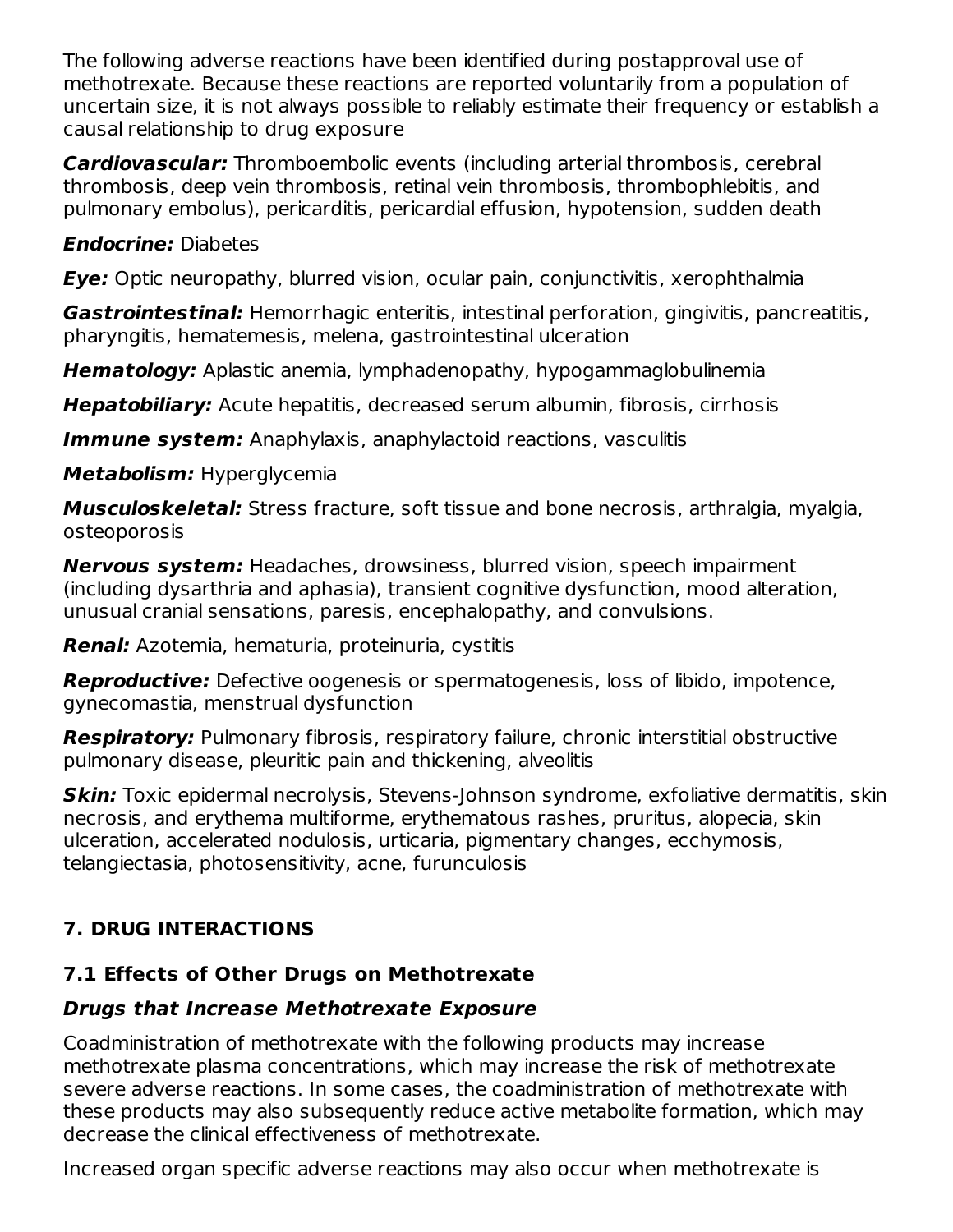coadministered with hepatotoxic or nephrotoxic products.

If coadministration cannot be avoided, monitor closely for methotrexate adverse reactions when coadministered with:

- Oral antibiotics (including neomycin)
- Oral or intravenous penicillin or sulphonamide antibiotics
- Antifolate drugs (e.g., dapsone, pemetrexed, pyrimethamine and sulphonamides)
- Aspirin and other nonsteroidal anti-inflammatory drugs
- Hepatotoxic products
- Highly protein-bound drugs (e.g., oral anticoagulants, phenytoin, salicylates, sulfonamides, sulfonylureas, and tetracyclines)
- Proton pump inhibitors
- Weak acids (e.g., salicylates)
- Probenecid
- Nephrotoxic products

### **Nitrous Oxide**

Coadministration of methotrexate with nitrous oxide anesthesia potentiates the effect of methotrexate on folate-dependent metabolic pathways, which may increase the risk of severe methotrexate adverse reactions. Avoid nitrous oxide anesthesia in patients receiving methotrexate. Consider alternative therapies in patients who have received prior nitrous oxide anesthesia.

# **Folic Acid**

Coadministration of methotrexate with folic acid or its derivatives decreases the clinical effectiveness of methotrexate in patients with neoplastic diseases. Methotrexate competes with reduced folates for active transport across cell membranes. Instruct patients to take folic or folinic acid only as directed by their healthcare provider [see Warnings and Precautions (5.10)].

# **8. USE IN SPECIFIC POPULATIONS**

# **8.1 Pregnancy**

# **Risk Summary**

Methotrexate tablets are contraindicated in pregnant women with non-neoplastic diseases [see Contraindications ( 4)] .

Based on published reports and its mechanism of action [see Clinical Pharmacology ( 12.1)], methotrexate can cause embryo-fetal toxicity and fetal death when administered to a pregnant woman. There are no animal data that meet current standards for nonclinical developmental toxicity studies. Advise pregnant women with neoplastic diseases of the potential risk to a fetus.

In the U.S. general population, the estimated background risk of major birth defects and miscarriage in clinically recognized pregnancies is 2% to 4% and 15% to 20%, respectively.

# **Data**

Human Data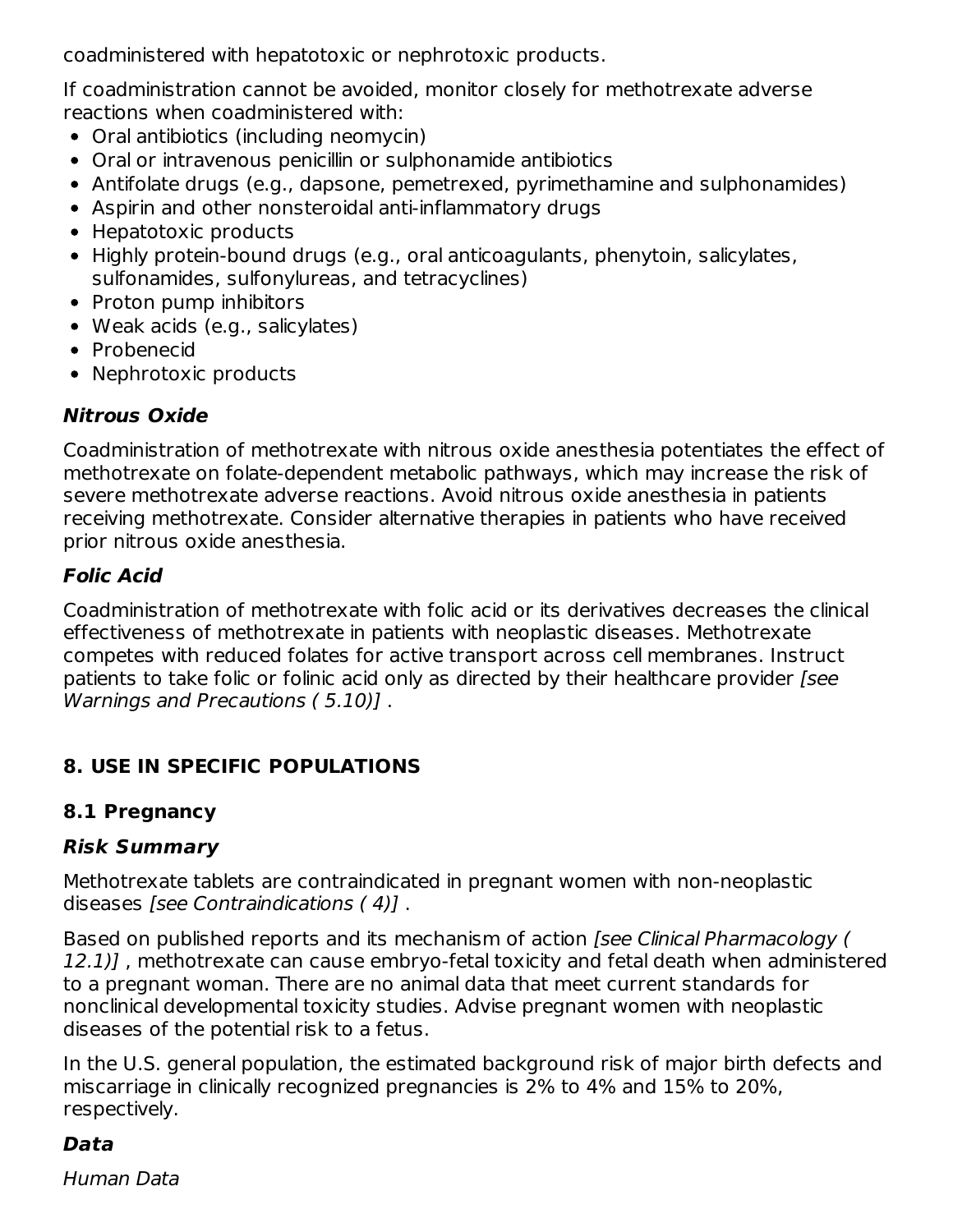Published data from case reports, literature reviews, and observational studies report that methotrexate exposure during pregnancy is associated with an increased risk of embryo-fetal toxicity and fetal death. Methotrexate exposure during the first trimester of pregnancy is associated with an increased incidence of spontaneous abortions and multiple adverse developmental outcomes, including skull anomalies, facial dysmorphism, central nervous system abnormalities, limb abnormalities, and sometimes cardiac anomalies and intellectual impairment. Adverse outcomes associated with exposure during second and third trimesters of pregnancy include intrauterine growth restriction and functional abnormalities. Because methotrexate is widely distributed and persists in the body for a prolonged period, there is a potential risk to the fetus from preconception methotrexate exposure.

A prospective multicenter study evaluated pregnancy outcomes in women taking methotrexate less than or equal to 30 mg/week after conception. The rate of spontaneous abortion and miscarriage in pregnant women exposed to methotrexate was 42% (95% confidence interval [95% CI] 29, 59), which was higher than in unexposed patients with autoimmune disease (22%; 95% CI: 17, 30) and unexposed patients with nonautoimmune disease (17%; 95% CI: 13, 23). Of the live births, the rate of major birth defects in pregnant women exposed to methotrexate after conception was higher than in unexposed patients with autoimmune disease (adjusted odds ratio (OR) 1.8 [95% CI: 0.6, 6]) and unexposed patients with non-autoimmune disease (adjusted OR 3.1 [95% CI: 1, 10]) (2.9%). Major birth defects associated with pregnancies exposed to methotrexate after conception were not always consistent with methotrexate-associated adverse developmental outcomes.

# **8.2 Lactation**

# **Risk Summary**

Limited published literature report the presence of methotrexate in human milk in low amounts, with the highest breast milk to plasma concentration ratio reported to be 0.08:1. There are no data on the effects of methotrexate or its metabolites on the breastfed child or their effects on milk production. Because of the potential for serious adverse reactions in a breastfed child, instruct women not to breastfeed during treatment with methotrexate tablets and for 1 week after the final dose.

# **8.3 Females and Males of Reproductive Potential**

Methotrexate can cause malformations and fetal death at doses less than or equal to the recommended clinical doses [Use in Specific Populations ( 8.1)] .

### **Pregnancy Testing**

Verify the pregnancy status of females of reproductive potential prior to initiating methotrexate tablets [see Contraindications ( 4), Use in Specific Populations ( 8.1)] .

### **Contraception**

### Females

Advise females of reproductive potential to use effective contraception during treatment with methotrexate tablets and for 6 months after the final dose.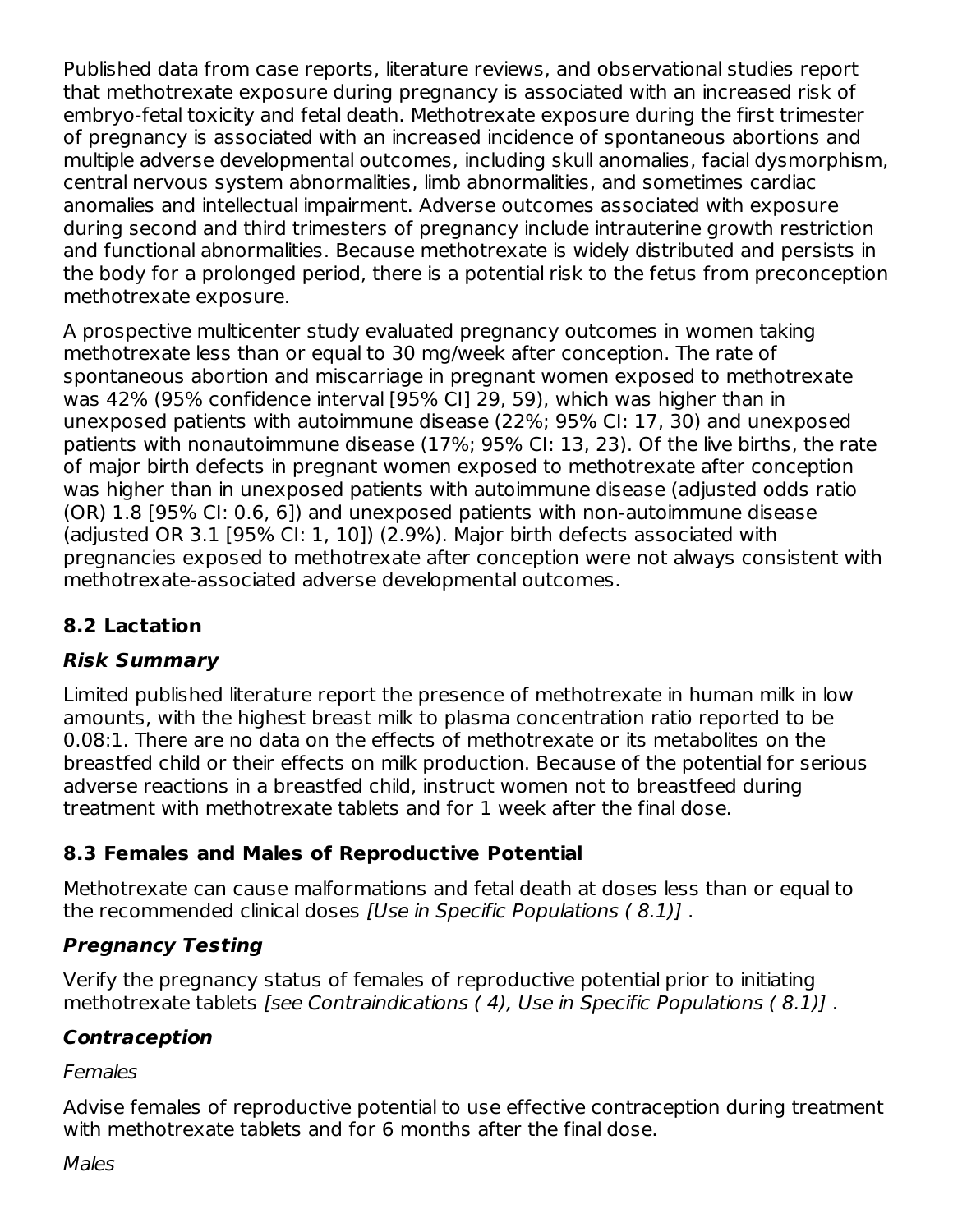Methotrexate can cause chromosomal damage to sperm cells. Advise males with female partners of reproductive potential to use effective contraception during treatment with methotrexate tablets and for 3 months after the final dose.

# **Infertility**

### **Females**

Based on published reports of female infertility after methotrexate, advise females of reproductive potential that methotrexate can cause impairment of fertility and menstrual dysfunction during treatment with methotrexate tablets and after the final dose. It is not known if the infertility may be reversed in all affected females.

### **Males**

Based on published reports of male infertility after methotrexate, advise males that methotrexate can cause oligospermia or infertility during treatment with methotrexate tablets and after the final dose. It is not known if the infertility may be reversed in all affected males.

### **8.4 Pediatric Use**

The safety and effectiveness of methotrexate tablets in pediatric patients have been established for the treatment of ALL as part of the combination chemotherapy maintenance regimen and the treatment of pIIA [see Indications and Usage (1), Dosage and Administration (2). No new safety signals have been observed in pediatric patients in clinical studies [see Adverse Reactions ( 6.1)] .

The safety and effectiveness of methotrexate tablets have not been established in pediatric patients for the other indications [see Indications and Usage ( 1)] .

# **8.5 Geriatric Use**

Clinical studies of methotrexate did not include sufficient numbers of subjects aged 65 and over to determine whether they respond differently from younger subjects.

# **8.6 Renal Impairment**

Methotrexate elimination is reduced in patients with renal impairment [see Clinical Pharmacology (12.3)]. Patients with renal impairment are at increased risk for methotrexate adverse reactions. Closely monitor patients with renal impairment [creatinine clearance (CLcr) less than 90 mL/min, Cockcroft-Gault] for adverse reactions. Reduce the dosage or discontinue methotrexate tablets as appropriate [see Warnings] and Precautions ( 5.8)] .

### **8.7 Hepatic Impairment**

The pharmacokinetics and safety of methotrexate in patients with hepatic impairment is unknown. Patients with hepatic impairment may be at increased risk for methotrexate adverse reactions based on the elimination characteristics of methotrexate [see Clinical Pharmacology (12.3)]. Closely monitor patients with hepatic impairment for adverse reactions. Reduce the dosage or discontinue methotrexate tablets as appropriate [see Warnings and Precautions ( 5.5)] .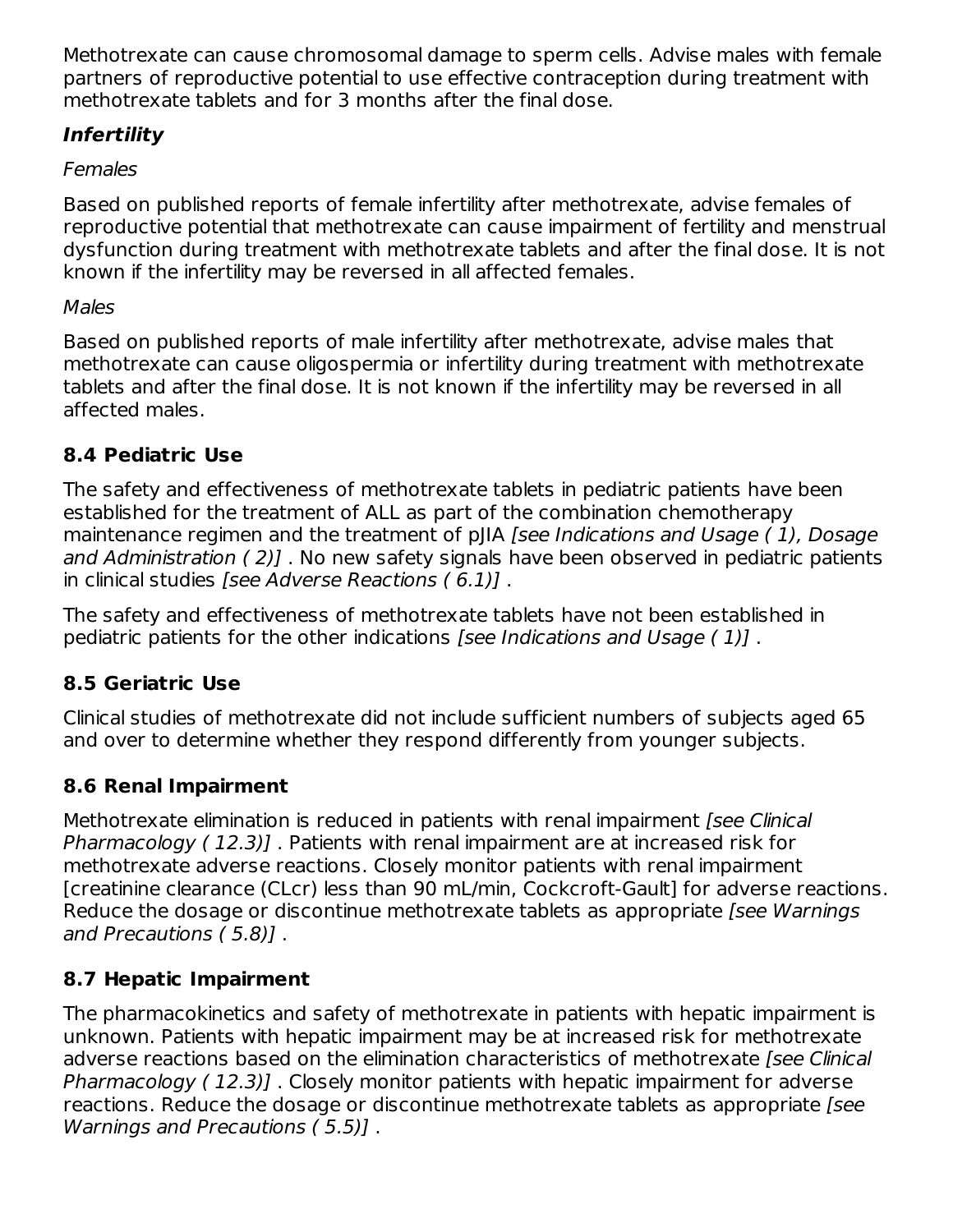### **10. OVERDOSAGE**

Overdosage, including fatal overdosage, has occurred with methotrexate [see Warnings and Precautions ( 5. 9)] .

### **Manifestations**

Manifestations of methotrexate overdosage include adverse reactions reported at pharmacologic doses, particularly hematologic and gastrointestinal reactions (e.g., leukopenia, thrombocytopenia, anemia, pancytopenia, myelosuppression, mucositis, stomatitis, oral ulceration, nausea, vomiting, gastrointestinal ulceration, or gastrointestinal bleeding). In some cases, no symptoms were reported; however, sepsis or septic shock, renal failure, and aplastic anemia were also reported.

### **Management**

Leucovorin and levoleucovorin are indicated for diminishing the methotrexate adverse reactions of methotrexate overdosage. Administer leucovorin or levoleucovorin as soon as possible after methotrexate overdosage). Monitor serum creatinine and methotrexate levels to guide leucovorin or levoleucovorin therapy. Refer to the leucovorin or levoleucovorin prescribing information for additional dosage information.

Glucarpidase is indicated for the treatment of toxic plasma methotrexate concentrations (>1 micromole per liter) in patients with delayed methotrexate clearance due to impaired renal function. Refer to the glucarpidase prescribing information for additional dosage information.

Administer concomitant hydration and urinary alkalinization.

Neither hemodialysis nor peritoneal dialysis has been shown to improve methotrexate elimination; however, methotrexate has been effectively cleared with acute, intermittent hemodialysis using a high-flux dialyzer.

# **11. DESCRIPTION**

Methotrexate (formerly Amethopterin) is an antimetabolite used in the treatment of certain neoplastic diseases, severe psoriasis, and adult rheumatoid arthritis. Chemically methotrexate is N-[4-[[(2,4diamino-6-pteridinyl) methyl]methylamino]benzoyl]-L glutamic acid. The structural formula is:



Molecular Formula **:** C <sub>20</sub>H <sub>20</sub>N <sub>8</sub>O 5</sub>Na <sub>2</sub> Molecular Weight **:** 498.40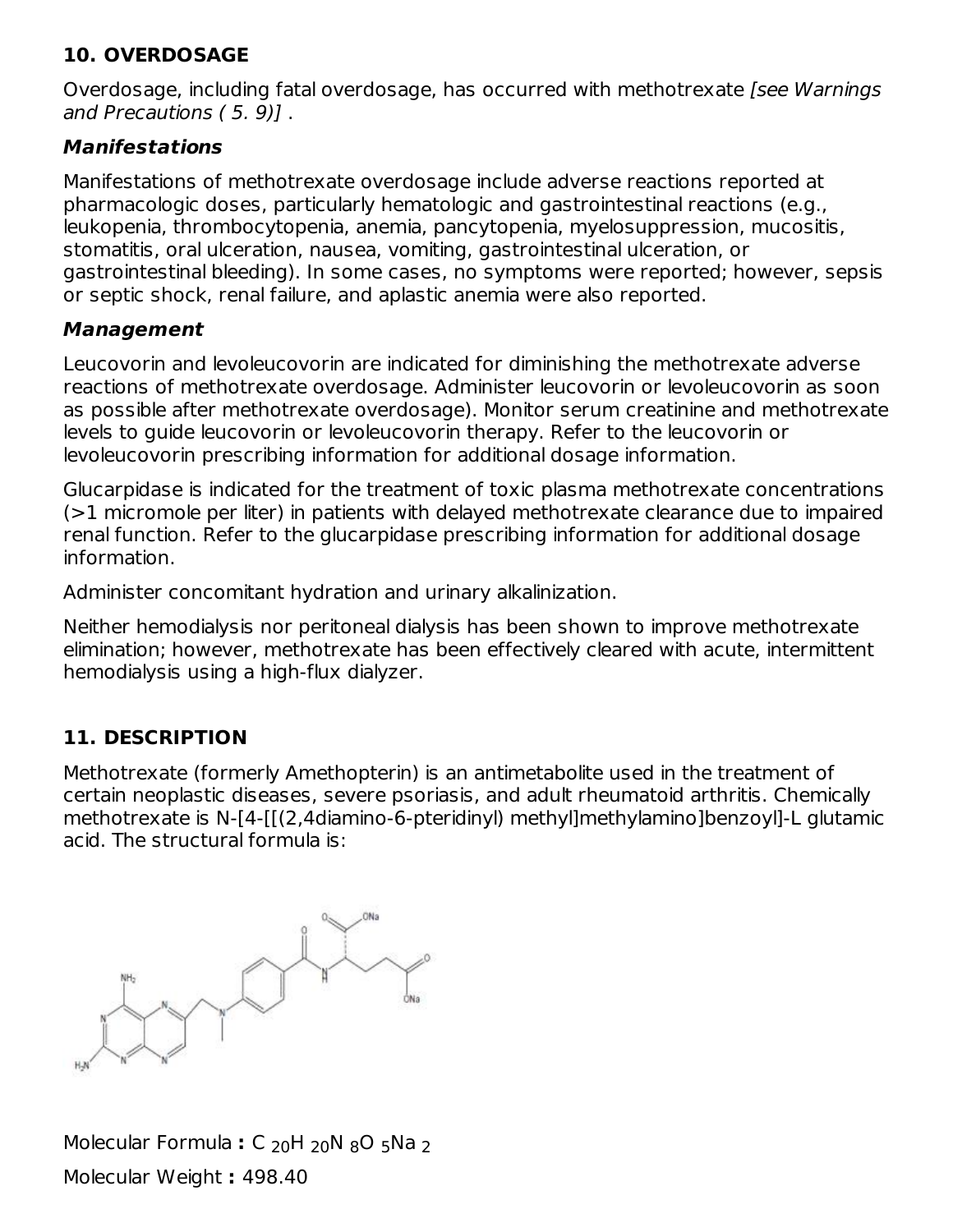Methotrexate sodium is orange, brownish, or yellow crystalline hygroscopic powder. It is freely soluble in water.

Methotrexate Tablets, USP contain an amount of methotrexate sodium equivalent to 2.5 mg of methotrexate and the following inactive ingredients: anhydrous lactose, lactose monohydrate, microcrystalline cellulose, magnesium stearate and pregelatinized starch.

# **12. CLINICAL PHARMACOLOGY**

# **12.1 Mechanism of Action**

Methotrexate inhibits dihydrofolic acid reductase. Dihydrofolates must be reduced to tetrahydrofolates by this enzyme before they can be utilized as carriers of one-carbon groups in the synthesis of purine nucleotides and thymidylate. Therefore, methotrexate interferes with DNA synthesis, repair, and cellular replication. Actively proliferating tissues such as malignant cells, bone marrow, fetal cells, buccal and intestinal mucosa, and cells of the urinary bladder are in general more sensitive to this effect of methotrexate.

The mechanism of action in rheumatoid arthritis and in psoriasis is unknown.

### **12.3 Pharmacokinetics**

### **Absorption**

At doses of 30 mg/m  $^2$  or less, the mean bioavailability is approximately 60%. Peak plasma concentrations are reached within 0.75 to 6 hours following oral administration. Methotrexate may undergo enterohepatic recirculation; however, this pathway has not been fully characterized.

### Effect of Food

Food has been shown to delay absorption and reduce peak concentration.

# **Distribution**

Methotrexate in serum is approximately 50% protein bound.

Methotrexate does not penetrate the blood-cerebrospinal fluid barrier at concentrations achieved with the recommended dosages.

# **Elimination**

The elimination half-life of methotrexate is approximately 3 to 10 hours.

Small amounts of methotrexate polyglutamates may remain in tissues for extended periods. The retention and prolonged drug action of these active metabolites vary among different cells, tissues, and tumors.

Nonlinear elimination due to saturation of renal tubular reabsorption has been observed in studies of patients with psoriasis receiving methotrexate doses between 7.5 mg and 30 mg.

### **Metabolism**

Methotrexate is partially metabolized by intestinal flora after oral administration.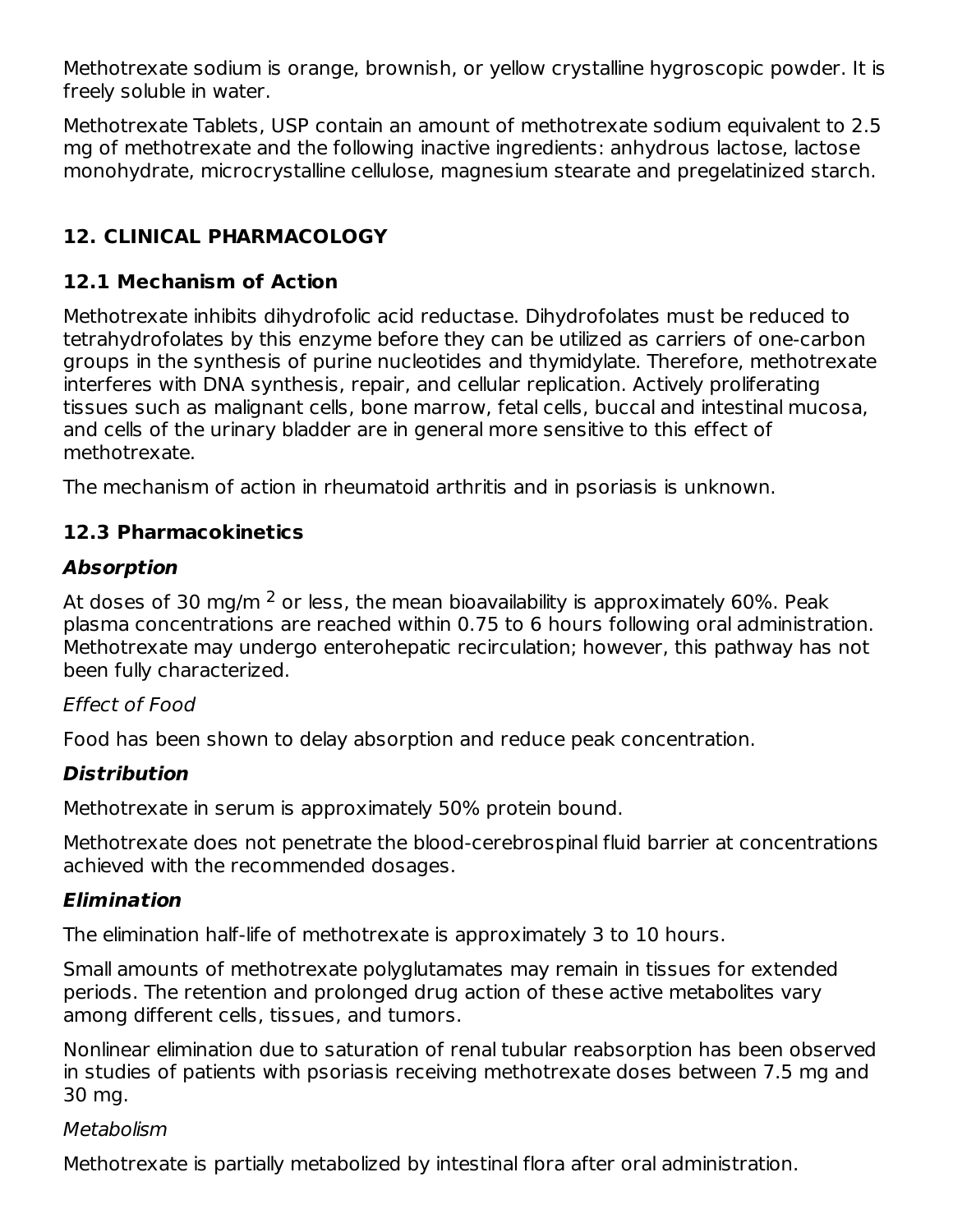Methotrexate primarily undergoes hepatic and intracellular metabolism to active polyglutamated forms which can be converted back to methotrexate by hydrolase enzymes. Methotrexate also undergoes minor metabolism to active 7 hydroxymethotrexate.

### Excretion

Methotrexate primarily undergoes renal excretion by glomerular filtration and active tubular secretion that is dependent upon dosage and route of administration.

Biliary excretion accounts for  $\leq 10\%$  of the methotrexate dose.

# **Specific Populations**

The effect of hepatic impairment on the pharmacokinetics of methotrexate is unknown.

# Pediatric Patients

In pediatric patients with leukemia, oral absorption (23% to 95%) of methotrexate is variable and dose-dependent. The difference between highest and lowest peak methotrexate concentrations (C  $_{\sf max}$  0.11 to 2.3 micromolar after a 20 mg/m <sup>2</sup> dose)<sub>.</sub> was 20-fold. The time to peak concentration (T  $_{\sf max}$  0.67 to 4 hours after a 15 mg/m <sup>2</sup> dose) and fraction of dose absorbed is variable. The absorption of doses greater than 40 mg/m  $^2$  is significantly less than that of lower doses.

In pediatric patients with pJIA, plasma concentrations of methotrexate are variable. Following oral administration of methotrexate 6.4 mg/m  $2$ /week to 11.2 mg/m  $2$ /week, mean serum concentrations were 0.59 micromolar (0.03 to 1.40) at 1 hour, 0.44 micromolar (0.01 to 1.00) at 2 hours, and 0.29 micromolar (0.06 to 0.58) at 3 hours.

In pediatric patients receiving methotrexate for acute lymphoblastic leukemia (6.3 mg/m <sup>2</sup> to 30 mg/m <sup>2</sup>) or for JIA (3.75 mg/m <sup>2</sup> to 26.2 mg/m <sup>2</sup>), the terminal half-life has been reported to range from 0.7 to 5.8 hours or from 0.9 to 2.3 hours, respectively.

### Patients with Renal impairment

The elimination half-life of methotrexate is variable and increases with the severity of renal impairment.

# **13. NONCLINICAL TOXICOLOGY**

# **13.1 Carcinogenesis, Mutagenesis, Impairment of Fertility**

Methotrexate has been evaluated in a number of animal studies for carcinogenic potential with inconclusive results. There is evidence that methotrexate causes chromosomal damage to animal somatic cells and human bone marrow cells.

# **15. REFERENCES**

1. "OSHA Hazardous Drugs." OSHA. http://www.osha.gov/SLTC/hazardousdrugs/index.html.

# **16. HOW SUPPLIED/STORAGE AND HANDLING**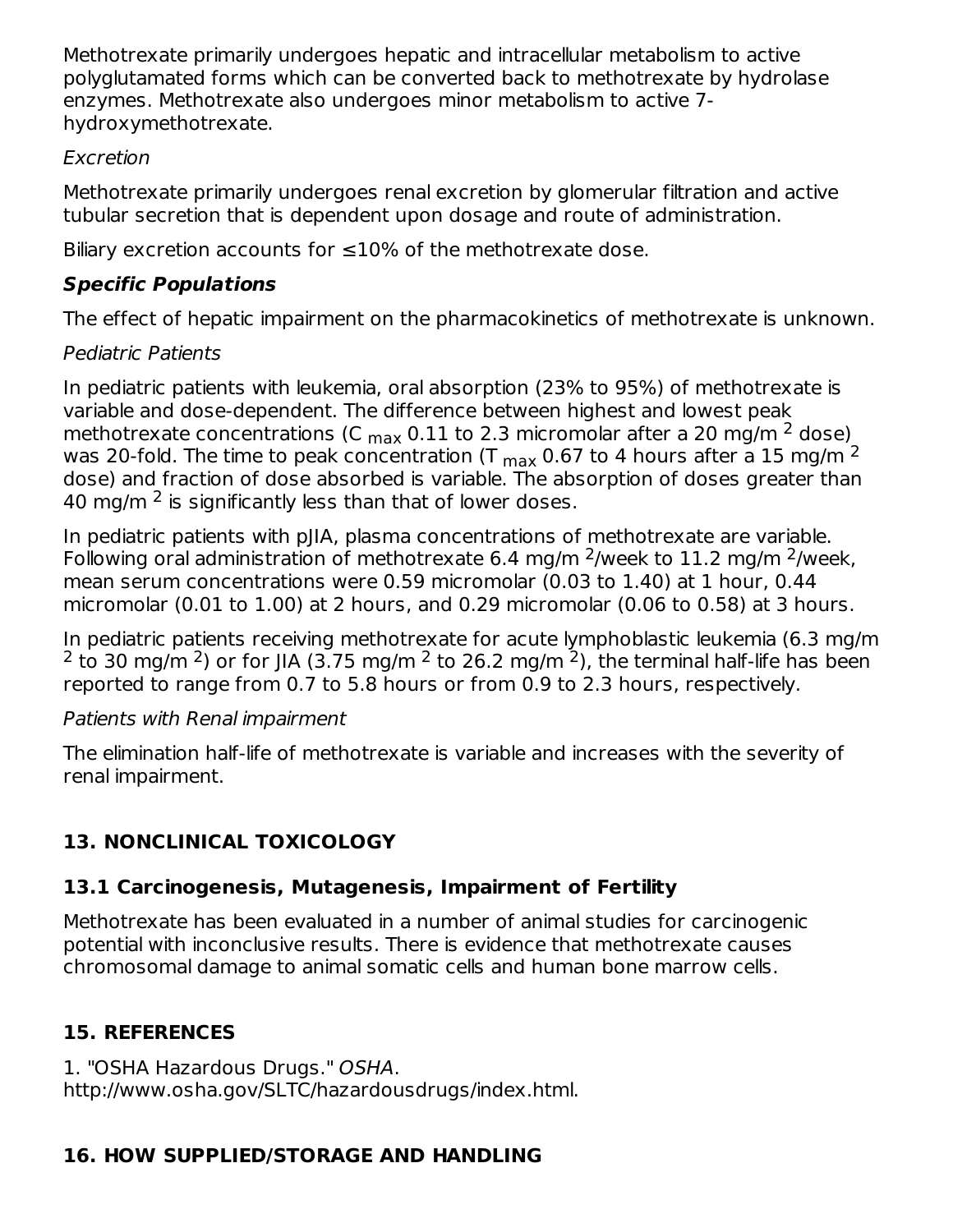Methotrexate tablets, USP are yellow, round, uncoated tablets, with debossing "L2" on one side and scoring on other side. They are supplied as follows:

NDC: 70518-1398-00

NDC: 70518-1398-01

NDC: 70518-1398-02

NDC: 70518-1398-03

NDC: 70518-1398-04

NDC: 70518-1398-05

PACKAGING: 30 in 1 BLISTER PACK

PACKAGING: 20 in 1 BOTTLE PLASTIC

PACKAGING: 12 in 1 BOTTLE PLASTIC

PACKAGING: 30 in 1 BOTTLE PLASTIC

PACKAGING: 100 in 1 BOX

PACKAGING: 1 in 1 POUCH

Storage:

Store at 20°C to 25°C (68°F to 77°F) [See USP Controlled Room Temperature].

Protect from light

Methotrexate tablets are a cytotoxic drug. Follow applicable special handling and disposal procedures1.

Repackaged and Distributed By:

Remedy Repack, Inc.

625 Kolter Dr. Suite #4 Indiana, PA 1-724-465-8762

# **17. PATIENT COUNSELING INFORMATION**

Advise the patient to read the FDA-approved patient labeling (Patient Information).

#### **Embryo-Fetal Toxicity**

- Advise females of reproductive potential of the potential risk to a fetus and to inform their healthcare provider of a known or suspected pregnancy [see Contraindications ( 4), Warnings and Precautions ( 5.1), Use in Specific Populations ( 8.1)] .
- Advise females of reproductive potential to use effective contraception during treatment with methotrexate tablets and for 6 months after the final dose [see Use in Specific Populations ( 8.3)] .
- Advise males of reproductive potential to use effective contraception during treatment with methotrexate tablets and for 3 months after the final dose [see Use in Specific Populations ( 8.3)] .

### **Hypersensitivity Reactions**

Advise patients and their caregivers of the potential risk of hypersensitivity and that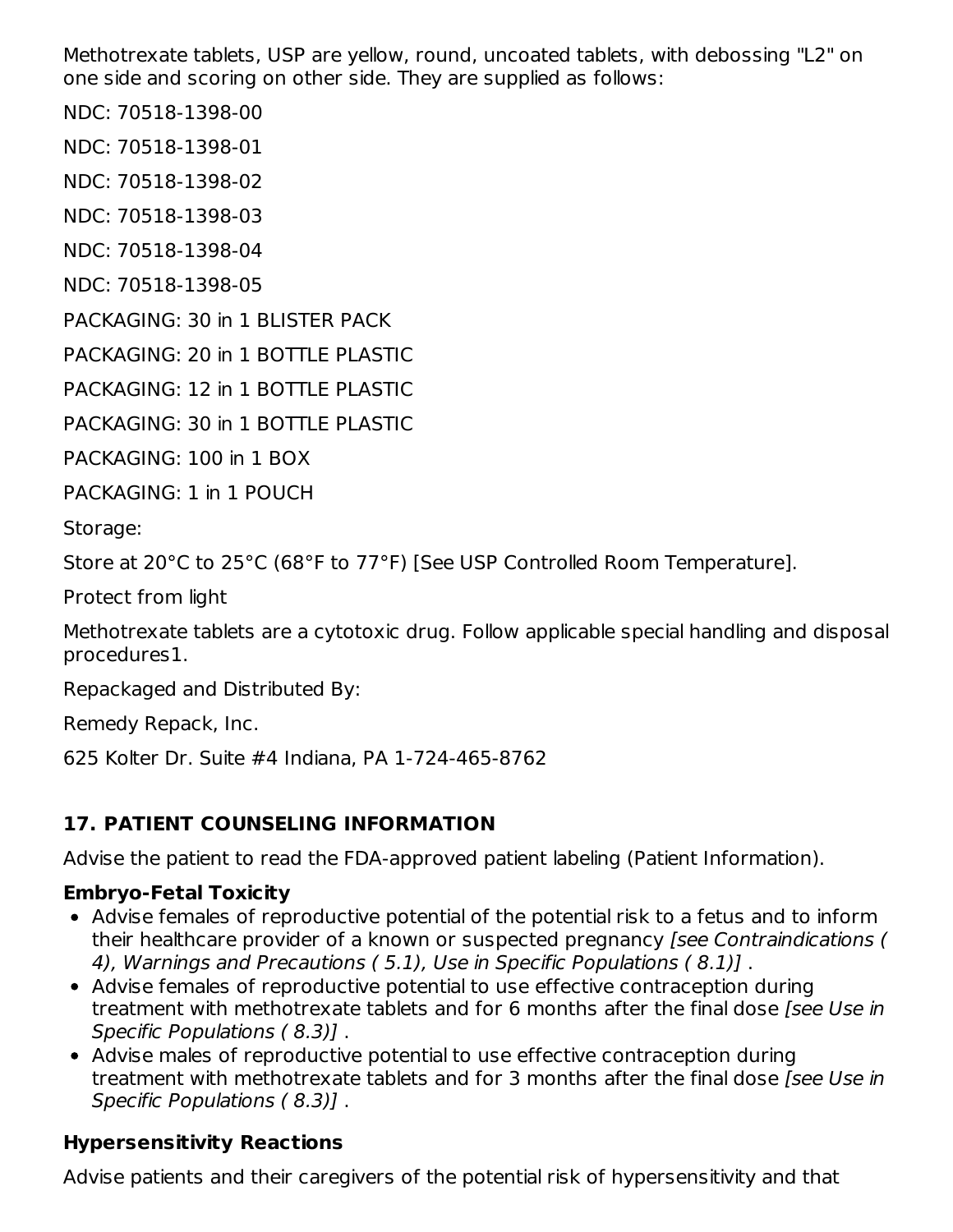methotrexate tablets are contraindicated in patients with a history of hypersensitivity reactions to methotrexate. Instruct patients to seek immediate medical attention for signs of a hypersensitivity reaction [see Warnings and Precautions ( 5.2)] .

### **Myelosuppression and Serious Infections**

Inform patients and their caregivers that methotrexate tablets can cause myelosuppression and the need for frequent monitoring of blood cell counts. Advise patients and their caregivers to immediately report new onset fever, symptoms of infection, easy bruising or persistent bleeding to their healthcare provider [see Warnings and Precautions ( 5.3, 5.11)] .

# **Gastrointestinal Toxicity**

Advise patients and their caregivers to report new or worsening diarrhea, vomiting, or stomatitis to their healthcare provider. Advise patients to immediately contact their healthcare provider for high fever, rigors, persistent or severe abdominal pain, severe constipation, hematemesis, or melena [see Warnings and Precautions ( 5.4)] .

# **Hepatotoxicity**

Advise patients and their caregivers to report signs or symptoms of hepatic toxicity to their healthcare provider [see Warnings and Precautions ( 5.5)] .

# **Pulmonary Toxicity**

Advise patients and their caregivers to report new or worsening cough, fever, or dyspnea to their healthcare provider [see Warnings and Precautions ( 5.6)] .

### **Dermatologic Reactions**

Advise patients and their caregivers that methotrexate tablets can cause serious skin rash and to immediately contact their healthcare provider for new or worsening skin rash. Advise patients and their caregivers to avoid excessive sun exposure and use sun protection measures [see Warnings and Precautions ( 5.7)] .

# **Renal Toxicity**

Advise patients and their caregivers to immediately contact their healthcare provider for signs or symptoms of renal toxicity, such as marked increases or decreases in urinary output [see Warnings and Precautions ( 5.8)] .

# **Risk of Serious Adverse Reactions with Medication Error**

For patients who are prescribed a once weekly dosing regimen, advise patients and caregivers that the recommended dosage is to be taken once weekly as a single dose and that mistakenly taking the recommended weekly dosage once daily has led to fatal adverse reactions [see Warnings and Precautions ( 5.9)] .

# **Neurotoxicity**

Advise patients and their caregivers to report new neurological signs or symptoms to their healthcare provider [see Warnings and Precautions ( 5.12)] .

# **Secondary Malignancies**

Advise patients on the risk of second primary malignancies during treatment with methotrexate tablets [see Warnings and Precautions ( 5.13)] .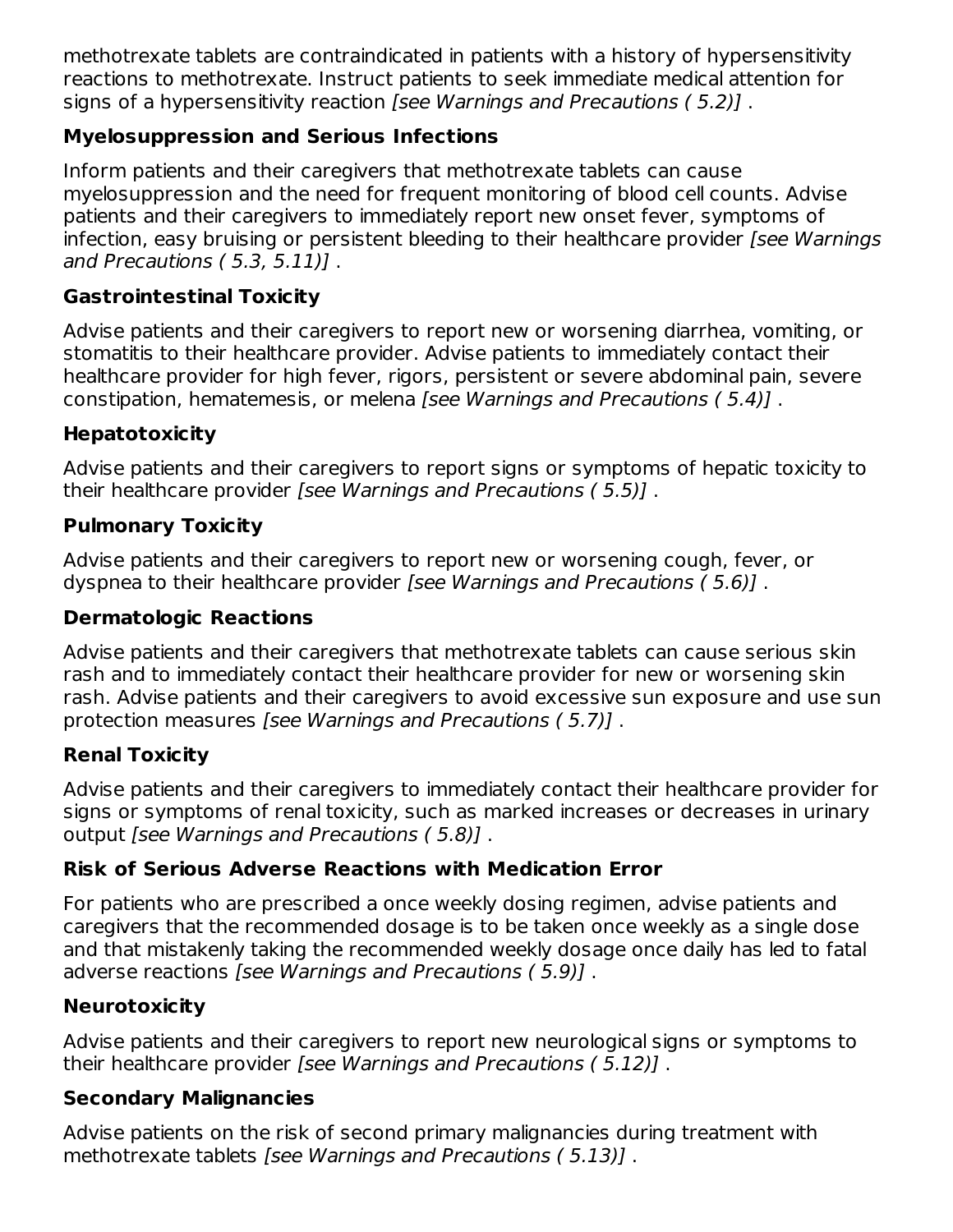### **Lactation**

Instruct women not to breastfeed during treatment with methotrexate tablets and for 1 week after the final dose [see Use in Specific Populations (8.2)].

### **Infertility**

Advise females and males of reproductive potential that methotrexate may impair fertility [see Warnings and Precautions ( 5.16), Use in Specific Populations ( 8.3)].

### **Drug Interactions**

Advise patients and caregivers to inform their healthcare provider of all concomitant medications, including prescription medicines, over-the-counter drugs, vitamins, and herbal products [see Drug Interactions ( 7)].

Repackaged By / Distributed By: RemedyRepack Inc.

625 Kolter Drive, Indiana, PA 15701

(724) 465-8762

Repackaged and Distributed By:

Remedy Repack, Inc.

625 Kolter Dr. Suite #4 Indiana, PA 1-724-465-8762

### **Patient Information**

# **Methotrexate (meth" oh trex' ate) Tablets, USP**

**What is the most important information I should know about methotrexate tablets?**

**Methotrexate tablets can cause serious side effects that may be severe and lead to death** , including:

**Harm to an unborn baby, including birth defects or death of an unborn baby** .

### **Females who can become pregnant:**

- Your healthcare provider should do a pregnancy test before you start taking methotrexate tablets to see if you are pregnant.
- **If you are being treated for a medical condition other than cancer, do not take methotrexate tablets if you are pregnant. See "Who should not take methotrexate tablets?"**
- If you are taking methotrexate tablets to treat your cancer **,** you and your healthcare provider will decide if you will take methotrexate tablets if you are pregnant.
- Use effective birth control (contraception) during treatment and for **6** months after your final dose of methotrexate tablets. Ask your healthcare provider what forms of birth control you can use during this time.

#### **Tell your healthcare provider right away if you become pregnant or think you are pregnant during treatment with methotrexate tablets.**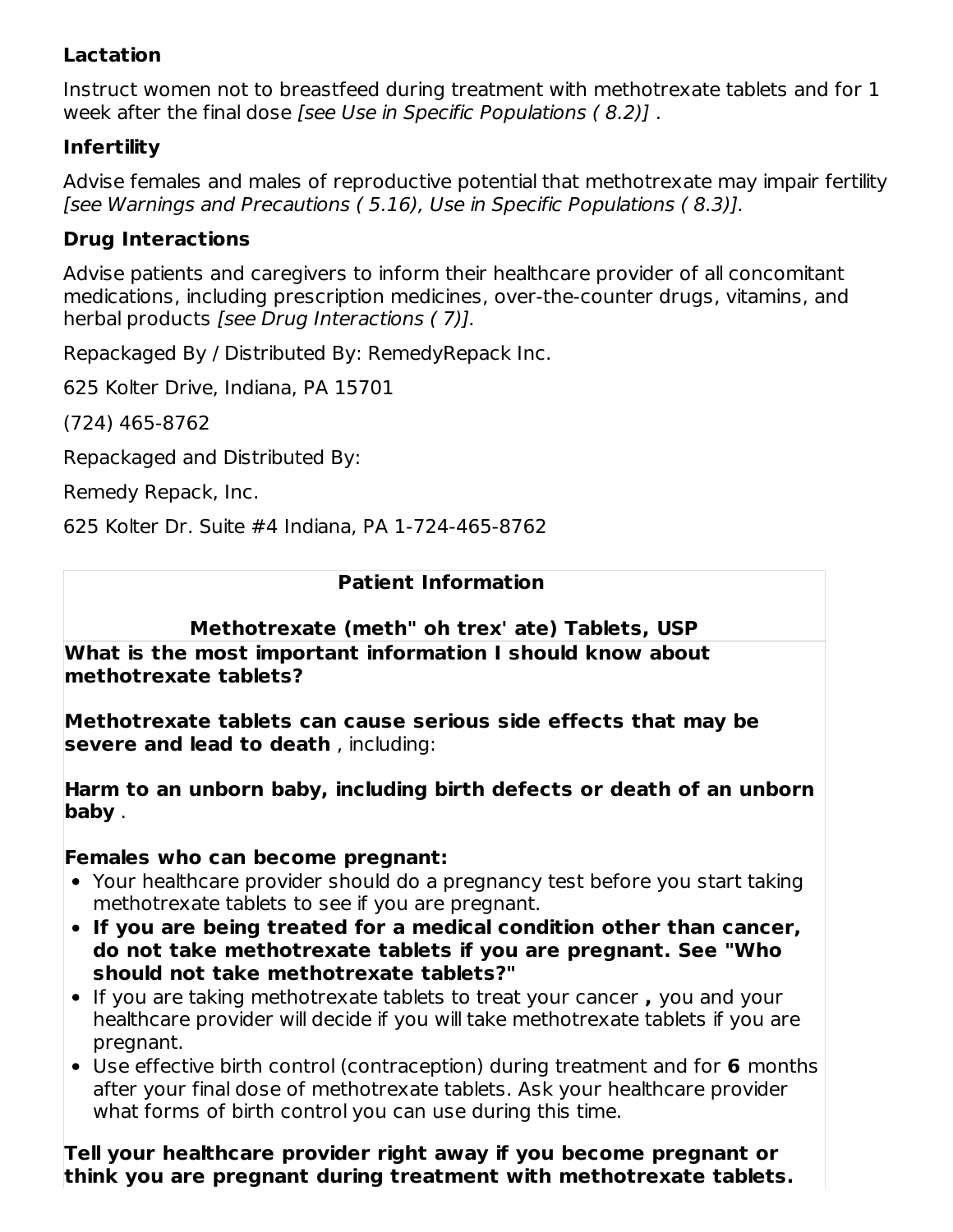### **Males with female partners who are able to become pregnant:**

Use effective birth control during treatment and for **3** months after your final dose of methotrexate tablets.

#### **Tell your healthcare provider right away if your female partner becomes pregnant during treatment with methotrexate tablets.**

**Severe allergic reactions.** Severe allergic reactions can happen with methotrexate tablets. Signs and symptoms of a severe allergic reaction may include:

skin rash, itching and hives

swelling of the face, lips, tongue, or throat

dizziness

trouble breathing

Wheezing

fast heart rate

feeling faint

stomach-area pain

vomiting or diarrhea

**Do not** take methotrexate tablets if you have had a severe allergic reaction to methotrexate tablets in the past.

**Get medical help right away** if you develop any of the signs or symptoms of a severe allergic reaction listed above.

**Decreased blood cell counts.** Methotrexate tablets can affect your bone marrow and cause decreases in red blood counts, white blood cell counts, and platelets that can be severe and life-threatening.

Your healthcare provider will check your blood cell counts when you start and during treatment with methotrexate tablets.

**Call your healthcare provider right away if you develop any of the following:**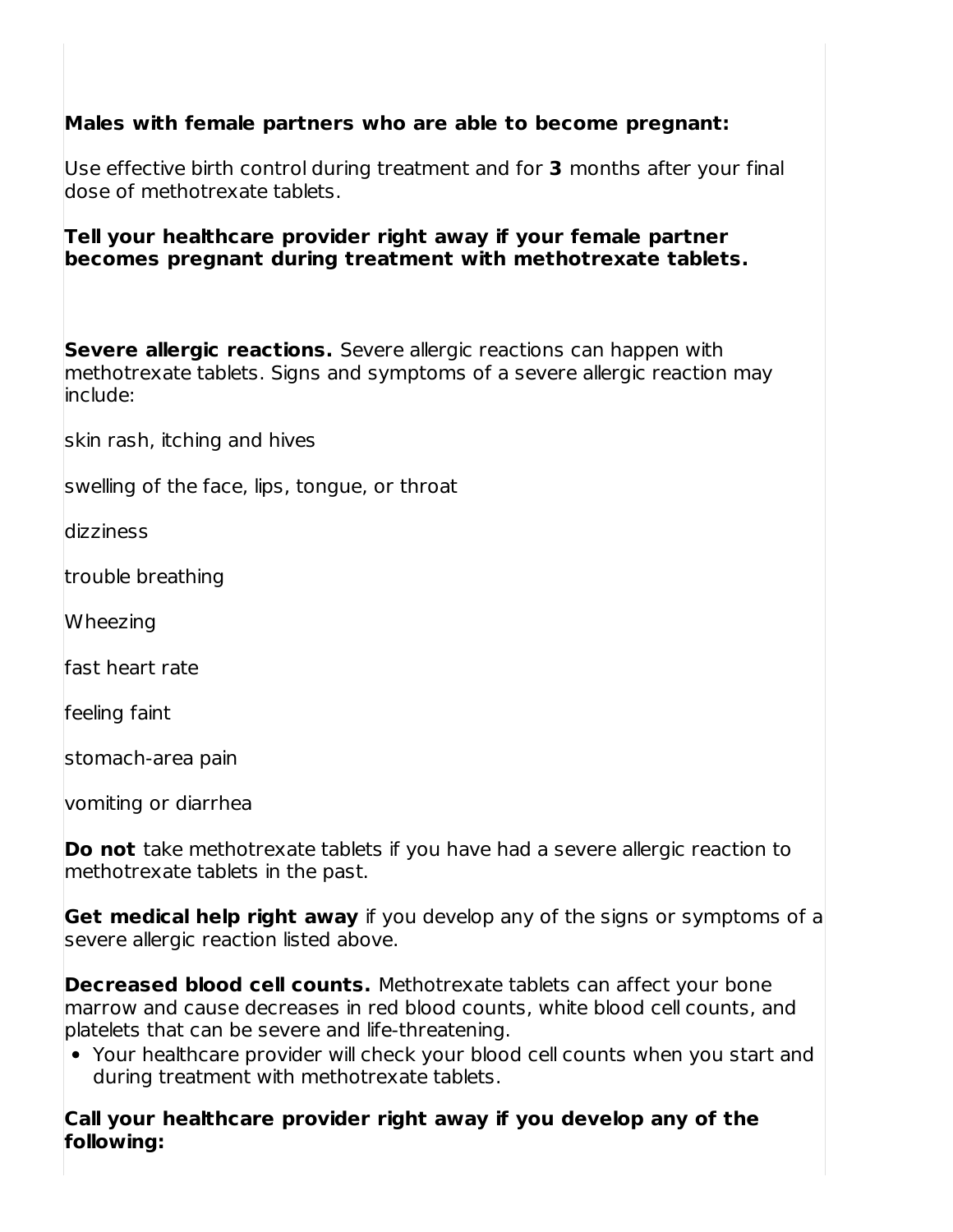a new fever

symptoms of infection

Easy bruising or bleeding that will not stop (persistent bleeding)

### **Severe stomach and intestine problems (gastrointestinal) problems.**

- Diarrhea, vomiting, nausea, and mouth sores can happen in people who take methotrexate tablets.
- **Inflammation of the intestine with severe bleeding and a tear in the intestinal wall (perforation) have happened with methotrexate tablets and cause death.**
- People who have stomach ulcers (peptic ulcer disease) or ulcerative colitis (UC) have a greater risk of developing severe stomach or intestine problems with methotrexate tablets.

Tell your healthcare provider if you develop new or worsening diarrhoea, vomiting, or mouth sores during treatment with methotrexate tablets.

**Tell your healthcare provider right away if you develop high fever, shaking chills (rigors), pain in your stomach-area (abdomen) that will not go away or is severe, severe constipation, if you are vomiting blood or have blood in your stools.**

**Liver problems.** Methotrexate tablets can cause severe liver problems including liver scarring (fibrosis), cirrhosis, and liver failure that may not get better (possibly irreversible) and can cause death.

- **In people with psoriasis** who take methotrexate tablets, liver fibrosis or cirrhosis may happen without any symptoms or abnormal liver tests. The risk for liver problems in people with psoriasis increases as with the amount of methotrexate tablets that you take over time.
- Your healthcare provider will do tests to monitor your liver function before you start and during treatment with methotrexate tablets.

**Tell your healthcare provider if you have any signs or symptoms of liver problems** during treatment with methotrexate tablets, including:

- Tiredness
- easy bleeding or bruising
- loss of appetite
- nausea
- difficulty thinking clearly
- swelling in your legs, feet or ankles
- weight loss
- $\bullet$  itchy skin
- yellowing of your skin or the white part of your eyes
- weakness

**Lung problems.** Lung problems can happen suddenly (acute) with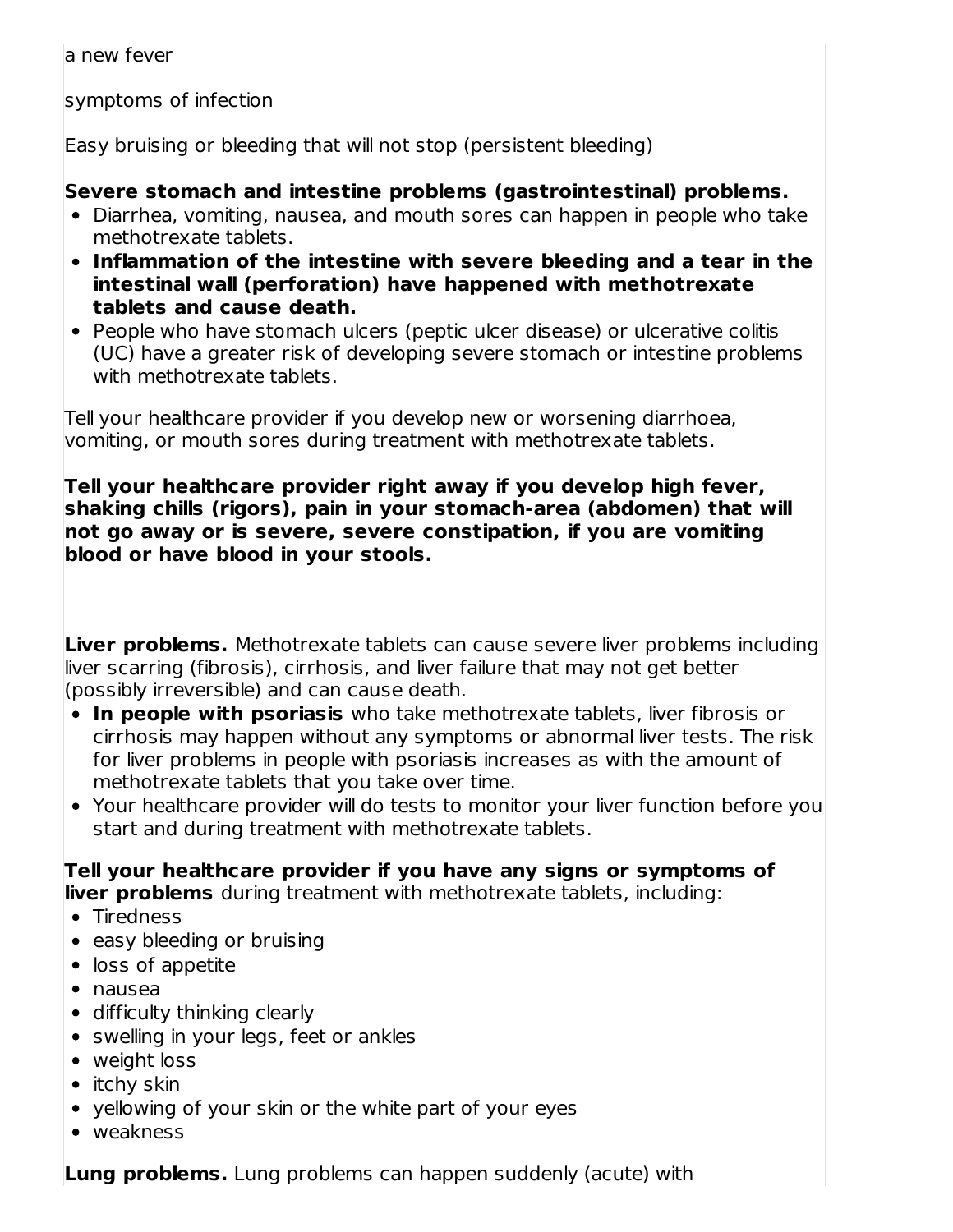methotrexate tablets or they can develop over a long period-of-time (chronic). Lung problems may not get better (possibly irreversible) and can cause death.

**Tell your healthcare provider if you have any new or worsening symptoms including: cough (especially a dry cough), fever, or trouble breathing.**

**Severe skin reactions.** Severe skin reactions can happen with methotrexate tablets and can lead to death.

- **In people with psoriasis:** Your psoriasis may get worse if you are exposed to sunlight or other types of ultraviolet light.
- Methotrexate tablets can cause reactivation of skin reactions that can happen after radiation therapy (radiation recall dermatitis) and cause sunburn to come back (photodermatitis).

Limit sunlight exposure during treatment with methotrexate tablets. Use sunscreen and wear protective clothing when you will be exposed to sunlight during treatment with methotrexate tablets.

**Tell your healthcare provider right away about any new or worsening skin rash during treatment with methotrexate tablets.**

**Kidney problems. Kidney problems can happen with methotrexate tablets, including kidney failure which can happen suddenly (acute) and may not go away (irreversible).**

Your healthcare provider will check your kidney function before you start and during treatment with methotrexate tablets.

**Tell your healthcare provider right away** if you have any signs or symptoms of kidney problems, including:

a big change (either increase or decrease) in the amount of urine you produce

swelling in your legs, ankles or feet

shortness of breath

tiredness

weight gain

See **"What are the possible side effects of methotrexate tablets"** for more information about side effects.

**What are methotrexate tablets?**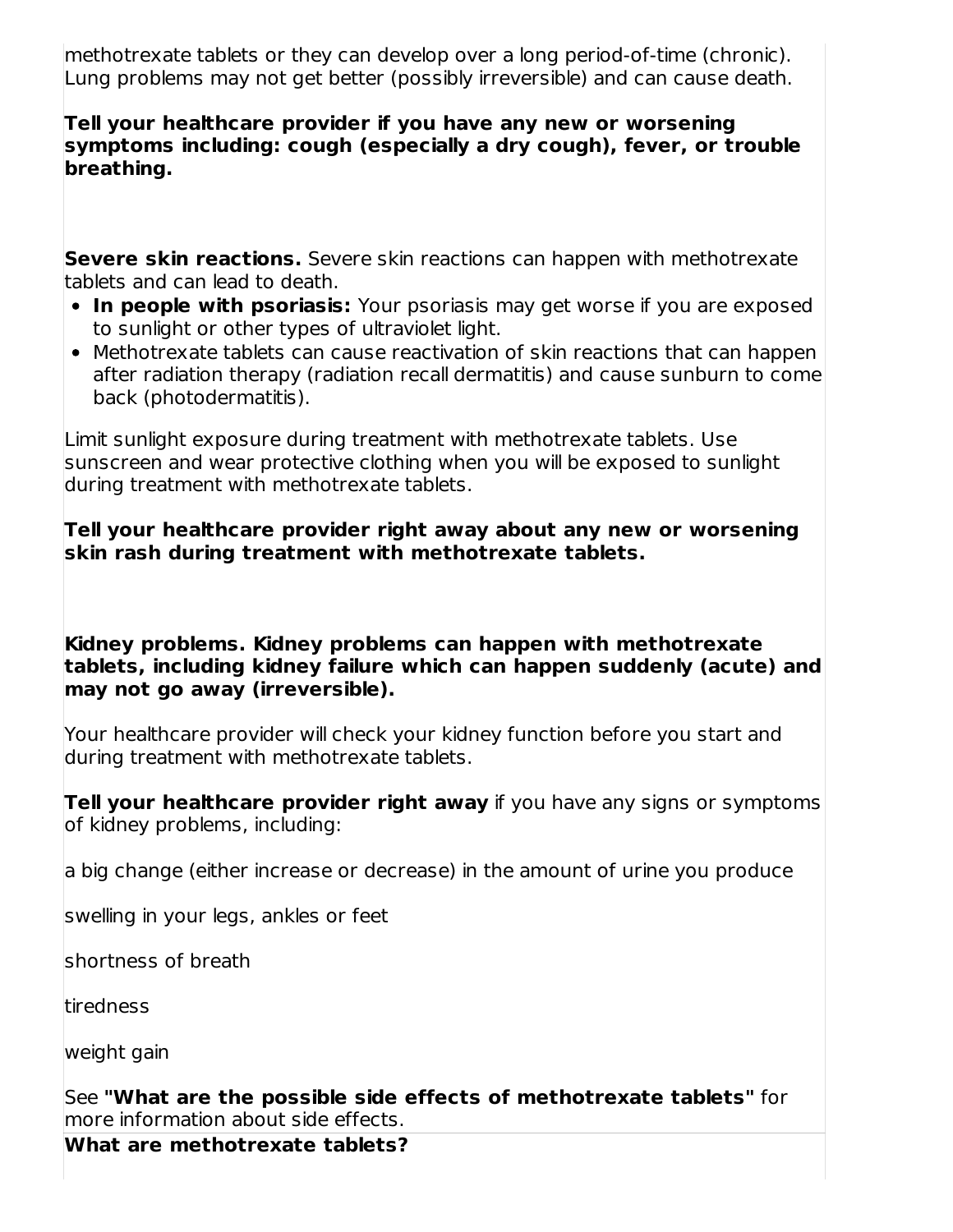Methotrexate tablets are a prescription medicine used:

- in combination with other chemotherapy medicines in adults and children, for maintenance treatment of acute lymphoblastic leukemia (ALL)
- to treat adults with mycosis fungoides (cutaneous T-cell lymphoma)
- in combination with other therapies to treat adults with non-Hodgkin lymphoma that has come back (relapsed) or did not respond to previous treatment (refractory)
- to treat adults with rheumatoid arthritis
- to treat children with polyarticular juvenile idiopathic arthritis (pJIA)
- to treat adults with severe psoriasis

It is not known if methotrexate tablets are safe and effective in treating children with any disease other than ALL as part of a combination regimen used for maintenance therapy of their cancer, and for the treatment of pJIA.

It is not known if methotrexate tablets are safe in people with liver problems.

### **Do not take methotrexate tablets if you:**

- are pregnant and are being treated or will be treated with methotrexate tablets for rheumatoid arithritis, pJIA, or severe psoriasis or for any disease other than cancer). Methotrexate tablets can cause harm to an unborn baby, including birth defects or death of an unborn baby. See **"What is the most important information I should know about methotrexate tablets?"**
- have or had a severe allergic reaction to methotrexate tablets in the past. See **"What is the most important information I should know about methotrexate tablets?"** See the end of this leaflet for a complete list of ingredients in methotrexate tablets.

### **Before taking methotrexate tablets tell your healthcare provider about all of your medical conditions, including if you:**

- have problems swallowing tablets
- have kidney problems or are receiving dialysis treatments
- have liver problems
- drink alcohol-containing beverages and, during treatment with methotrexate tablets, if there are any changes in the amount of alcoholic beverages you drink
- have fluid in your stomach-area (ascites)
- have lung problems or fluid in your lungs (pleural effusion)
- plan to have any surgeries with general anesthesia, including dental surgery
- have stomach ulcers (peptic ulcer disease)
- have ulcerative colitis
- have recently received or are scheduled to receive a vaccine. You should not receive live vaccines during treatment with methotrexate tablets.
- are breastfeeding or plan to breastfeed. Methotrexate may pass into your breast milk. Do not breastfeed during treatment and for 1 week after your last dose of methotrexate tablets.

**Tell your healthcare provider about all the medicines you take,** including prescription and over-the-counter medicines, vitamins and herbal supplements. Methotrexate tablets and certain other medicines can affect each other and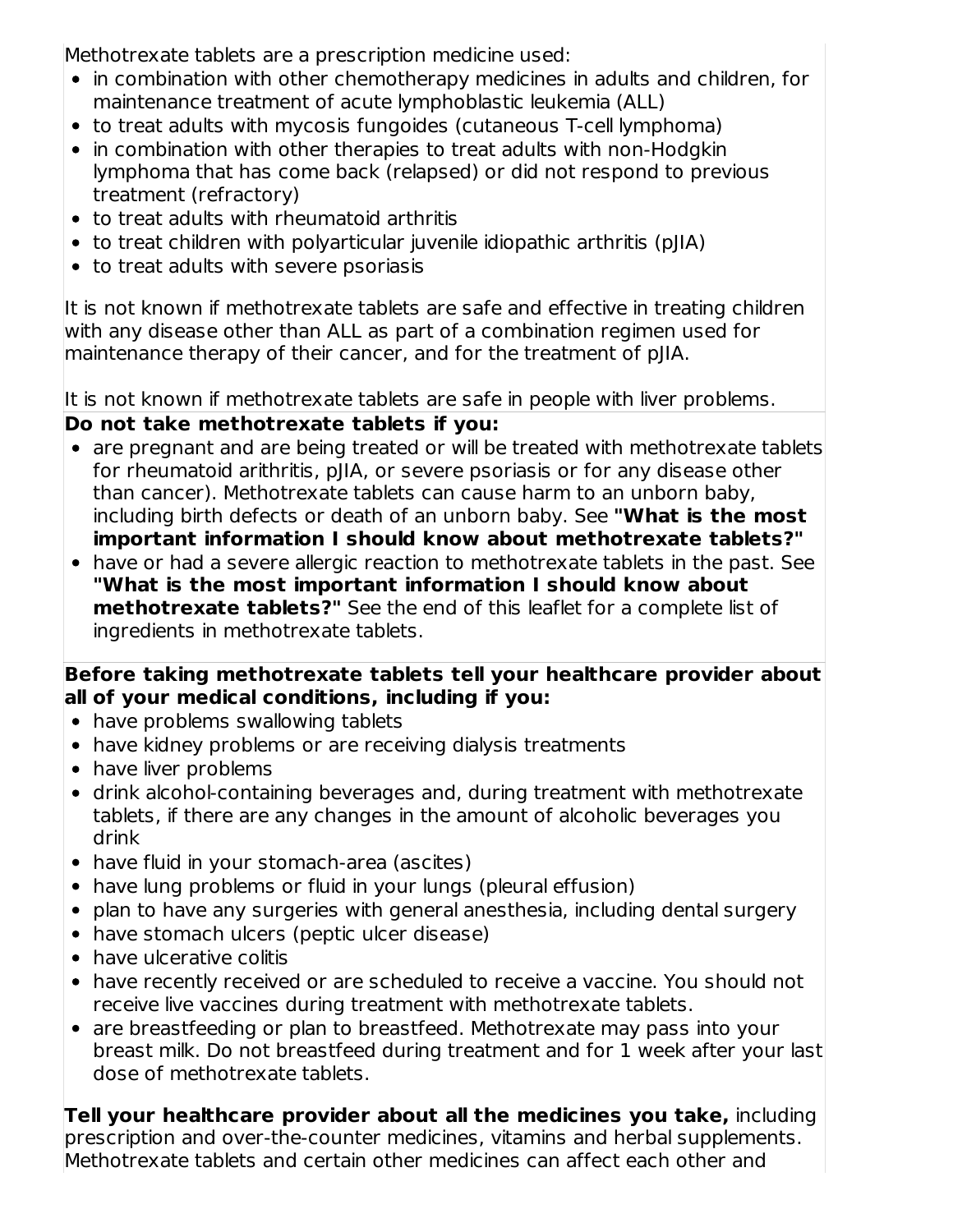cause serious side effects. Do not start or change any medicines unless you have talked to your doctor and your doctor has told you it is safe. Know all the medicines that you take and keep a list of them with you at all times to show doctors and pharmacists.

#### **How should I take methotrexate tablets?**

- **Take methotrexate tablets exactly as prescribed by your healthcare provider.** Your dose of methotrexate tablets and when you take it will depend on the condition that is being treated.
- **Do not** take more methotrexate tablets than prescribed. Do not change your dose of methotrexate tablets unless your healthcare provider tells you to.
- **Taking more methotrexate tablets than prescribed or taking methotrexate tablets more often than prescribed, can lead to severe side effects and cause death.**
- **If you take too much methotrexate tablets call your healthcare provider or go to your nearest hospital emergency room right way. You will need to receive a medicine as soon as possible to help reduce side effects that could be severe and could cause death.**
- **If you miss taking a dose of methotrexate tablets, call your healthcare provider for instructions about when to take your next dose of methotrexate tablets.**

**If you are taking methotrexate tablets for treatment of severe psoriasis, rheumatoid arthritis, or polyarticular juvenile idiopathic arthritis:**

**Take your methotrexate tablets dose 1 time each week, not every day. Severe side effects and death have happened in people who mistakenly have taken methotrexate tablets every day instead of 1 time each week.**

**Take a folic acid or folinic acid supplement every day during treatment with methotrexate tablets,** as instructed by your healthcare provider, to help reduce the chance of developing certain side effects, such as mouth sores.

**If you are taking methotrexate tablets to treat your cancer:**

**Follow your healthcare provider's instructions about how much methotrexate tablets to take and when to take it.**

**Do not take folic acid or folinic acid** during treatment with methotrexate tablets unless your healthcare provider tells you to. Taking folic acid or folinic acid with methotrexate tablets may make your methotrexate tablets treatment less effective.

**What are the possible side effects of methotrexate tablets?**

Methotrexate tablets can cause serious side effects that may be severe and lead to death including: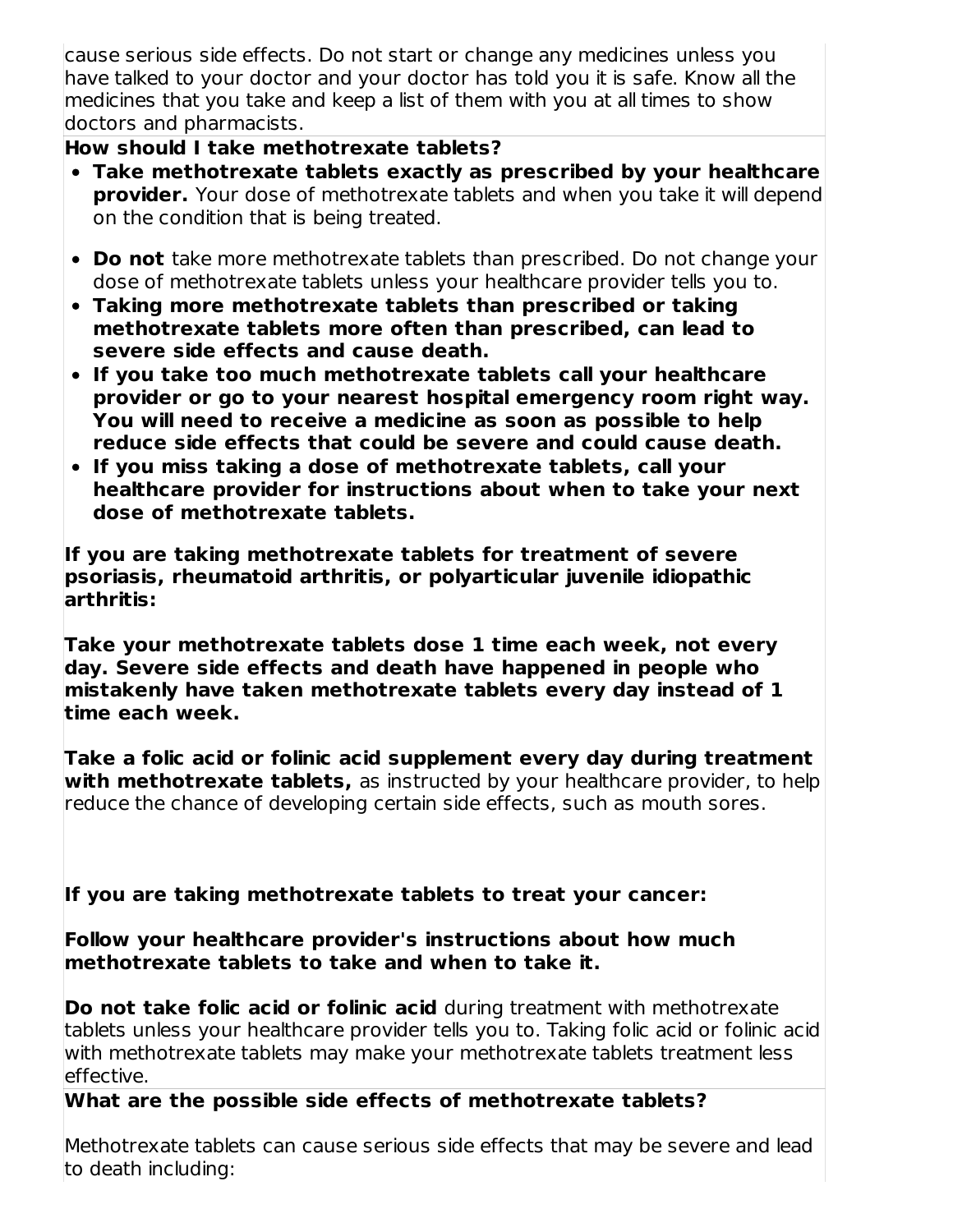- See **"What are the most important information I should know about methotrexate tablets?"**
- **Serious infections.** People who take methotrexate tablets have an increased risk of developing infections that can be life-threatening or cause death. These infections may include: bacterial, fungal, or viral infections, including Pneumocystis jiroveci pneumonia , invasive fungal infections, hepatitis B infection that comes back (reactivation), turberculosis infection that may be new or reactivation, and Herpes zoster or cytomegalovirus (CMV) that spreads throughout the body (disseminated).

#### **Tell your healthcare provider right away if you develop a new fever or if you have any symptoms of infection during treatment with methotrexate tablets.**

**Brain and spinal cord (nervous system) problems.** Methotrexate tablets can cause nervous system problems that can be severe and last for a short time or last for a long time. These nervous system problems can get progressively worse, may not get better (irreversible), and can cause death. The risk for a certain nervous system problem called leukoencephalopathy is increased in people who have had radiation treatment to their head (cranial radiation) in the past.

Tell your healthcare provider about any new nervous system symptoms that you develop during treatment with methotrexate tablets.

- **Secondary cancers.** Secondary (new) cancers can happen in people who take methotrexate tablets.
- In people with psoriasis, the risk of new skin cancers is increased with methotrexate tablets and further increased if you take the medicine cyclosporine after receiving treatment with methotrexate tablets.
- Certain blood cancers can happen during treatment with methotrexate tablets. In some cases, these blood cancers may completely go away (regress completely) after methotrexate tablets are stopped.
- **Tumor lysis syndrome (TLS).** TLS is caused by the fast breakdown of cancer cells. TLS can cause kidney failure and the need for dialysis treatment, abnormal heart rhythm, seizure, and sometimes death. Your healthcare provider may do blood tests to check you for TLS if you are receiving methotrexate tablets as a cancer treatment.
- **Possible fertility problems (infertility) in males and females.** Methotrexate tablets can cause fertility problems in males and females, and can cause sperm production to stop in males, and menstrual problems in females. Males may not be able to father a child. Females may not be able to become pregnant. It is not known if your fertility may return. Talk with your healthcare provider about your risk for infertility if this is a concern for you.

The most common side effects of methotrexate tablets include:

- mouth sores
- low white blood cells. **See "What is the most important information I should know about methotrexate tablets?"**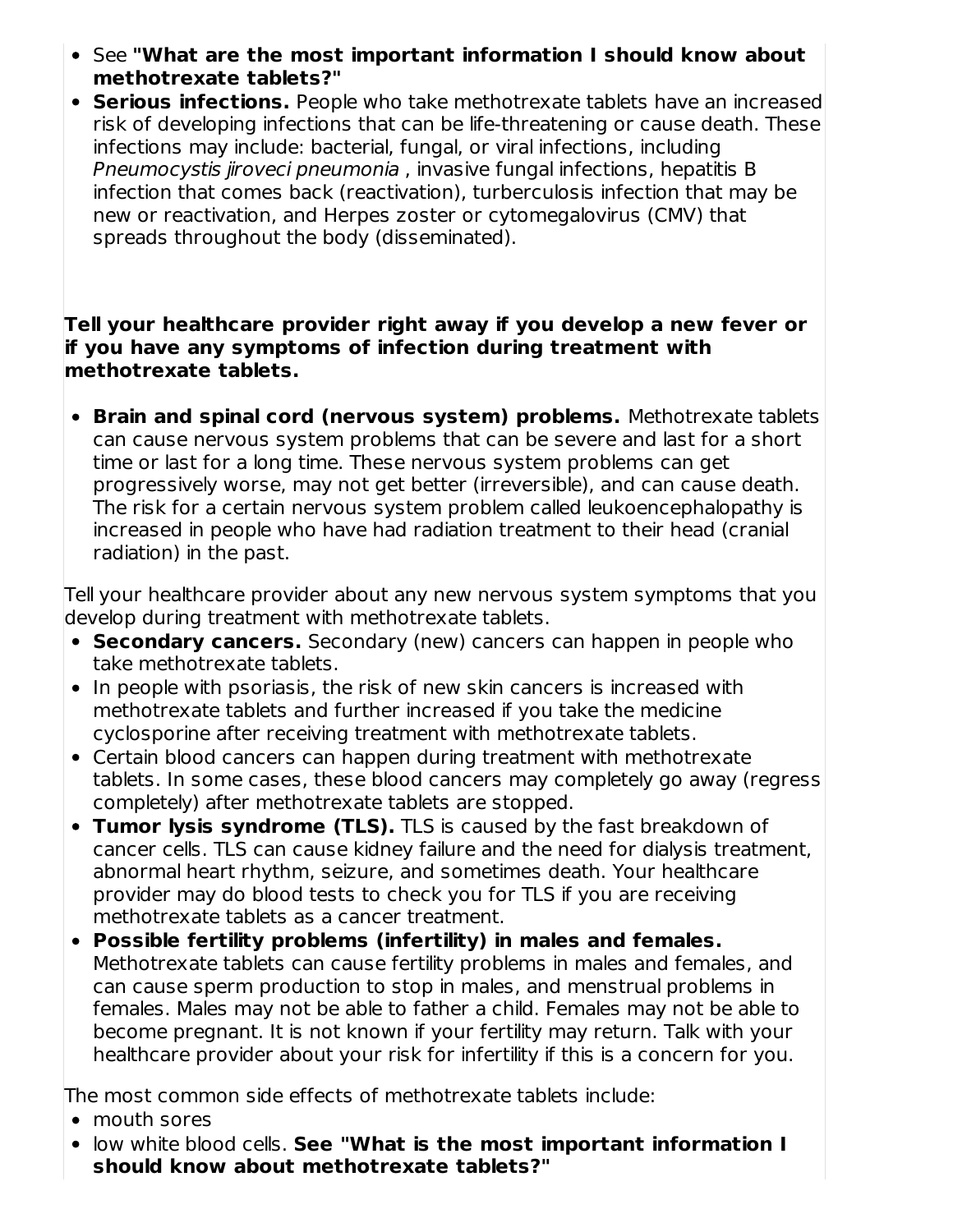• nausea, upset stomach

These are not all the side effects of methotrexate tablets. Ask your healthcare provider or pharmacist for more information.

Call your doctor for medical advice about side effects. You may report side effects to FDA at 1-800- FDA-1088.

For more information go to MedicalAffairs@zydususa.com or Tel.: 1-877-993- 8779.

#### **How should I store methotrexate tablets?**

- Store methotrexate tablets at 68°F to 77°F (20°C to 25°C)
- Keep methotrexate tablets away from light.

#### **Keep methotrexate tablets and all medicines out of the reach of children.**

#### **General information about the safe and effective use of methotrexate tablets.**

Medicines are sometimes prescribed for purposes other than those listed in a Patient Information leaflet. Do not use methotrexate tablets for a condition for which it was not prescribed. Do not give methotrexate tablets to other people, even if they have the same symptoms that you have. It may harm them. This leaflet summarizes the most important information about methotrexate tablets. If you would like more information, talk with your healthcare provider. You can ask your pharmacist or healthcare provider for information about methotrexate tablets that is written for healthcare professionals.

### **What are the ingredients in methotrexate tablets?**

**Active Ingredient:** methotrexate sodium

**Inactive Ingredients:** anhydrous lactose, lactose monohydrate, microcrystalline cellulose, magnesium stearate and pregelatinized starch

> Repackaged and Distributed By: Remedy Repack, Inc. 625 Kolter Dr. Suite #4 Indiana, PA 1-724-465-8762

> > Rev.: 10/20

This Patient Information has been approved by the U.S. Food and Drug Administration.

DRUG: Methotrexate GENERIC: Methotrexate DOSAGE: TABLET ADMINSTRATION: ORAL NDC: 70518-1398-0

NDC: 70518-1398-1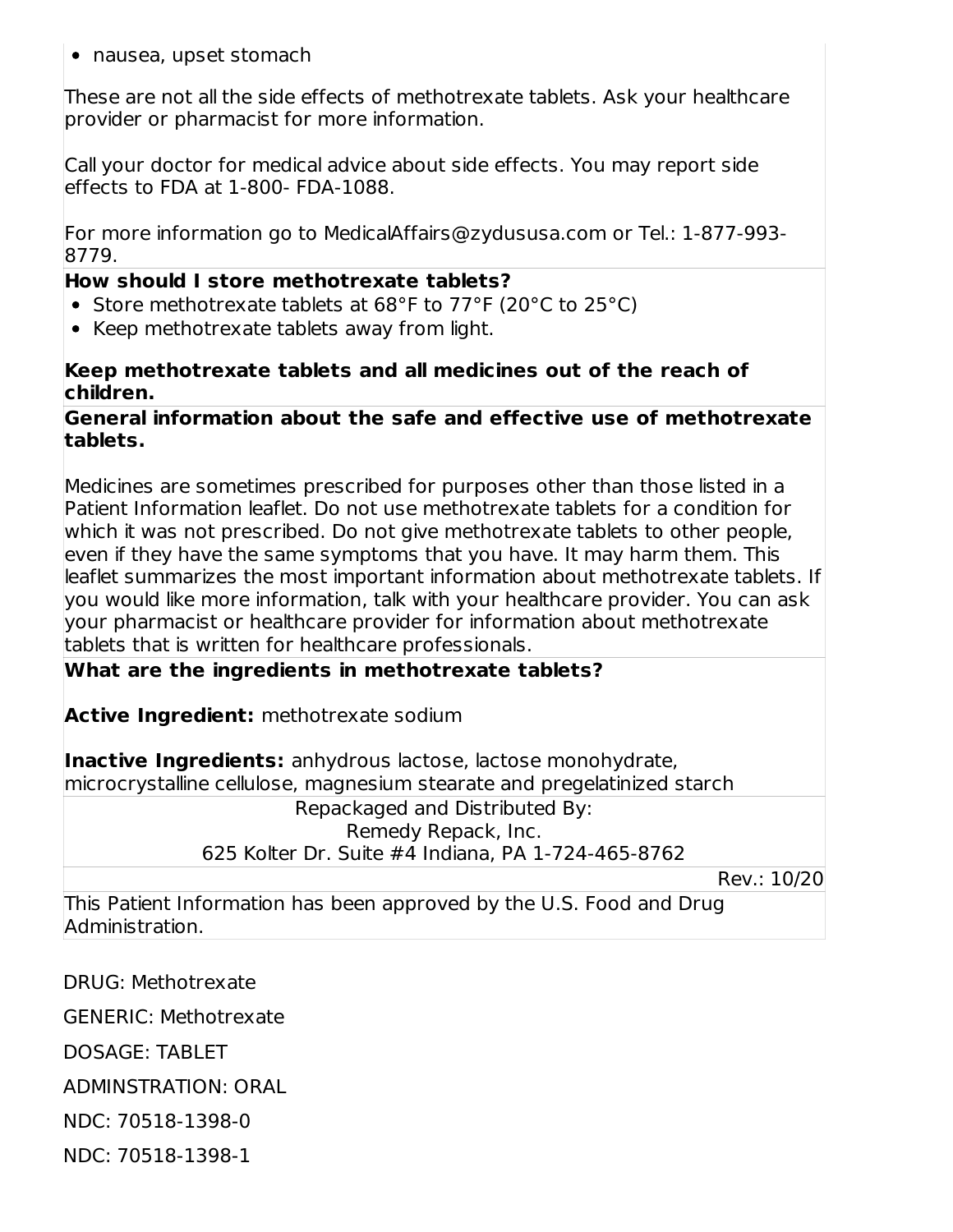NDC: 70518-1398-2

- NDC: 70518-1398-3
- NDC: 70518-1398-4

NDC: 70518-1398-5

- COLOR: yellow
- SHAPE: ROUND
- SCORE: Two even pieces

SIZE: 6 mm

IMPRINT: L2

PACKAGING: 30 in 1 BLISTER PACK

PACKAGING: 20 in 1 BOTTLE PLASTIC

PACKAGING: 12 in 1 BOTTLE PLASTIC

PACKAGING: 30 in 1 BOTTLE PLASTIC

PACKAGING: 100 in 1 BOX

PACKAGING: 1 in 1 POUCH

ACTIVE INGREDIENT(S):

METHOTREXATE 2.5mg in 1

INACTIVE INGREDIENT(S):

- ANHYDROUS LACTOSE
- CELLULOSE, MICROCRYSTALLINE
- LACTOSE MONOHYDRATE
- **MAGNESIUM STEARATE**
- STARCH, CORN

| <b>Methotrexate</b>                            |                | NDC #: 70518-1398-00<br>Expires:<br>LOT#:<br>Source NDC: 68382-0775-01                                                                                                                         |
|------------------------------------------------|----------------|------------------------------------------------------------------------------------------------------------------------------------------------------------------------------------------------|
| 2.5 <sub>mg</sub>                              |                | MFG: Zydus Pharm, Pennington, NJ 08534<br>Keep this and all medication out of the reach of children                                                                                            |
| <b>Tablet</b><br>QTY: 30<br>Once Weekly Dosing | HD1            |                                                                                                                                                                                                |
| remedy<br><b>Drepack</b>                       | <b>RX ONLY</b> | Directions For Use: See Package Insert<br>Store at 20-25°C (68-77°F); excursions permitted to 15-30°C (59-86°F) [See USP]<br>Repackaged by: RemedyRepack Inc., Indiana, PA 15701, 724.465.8762 |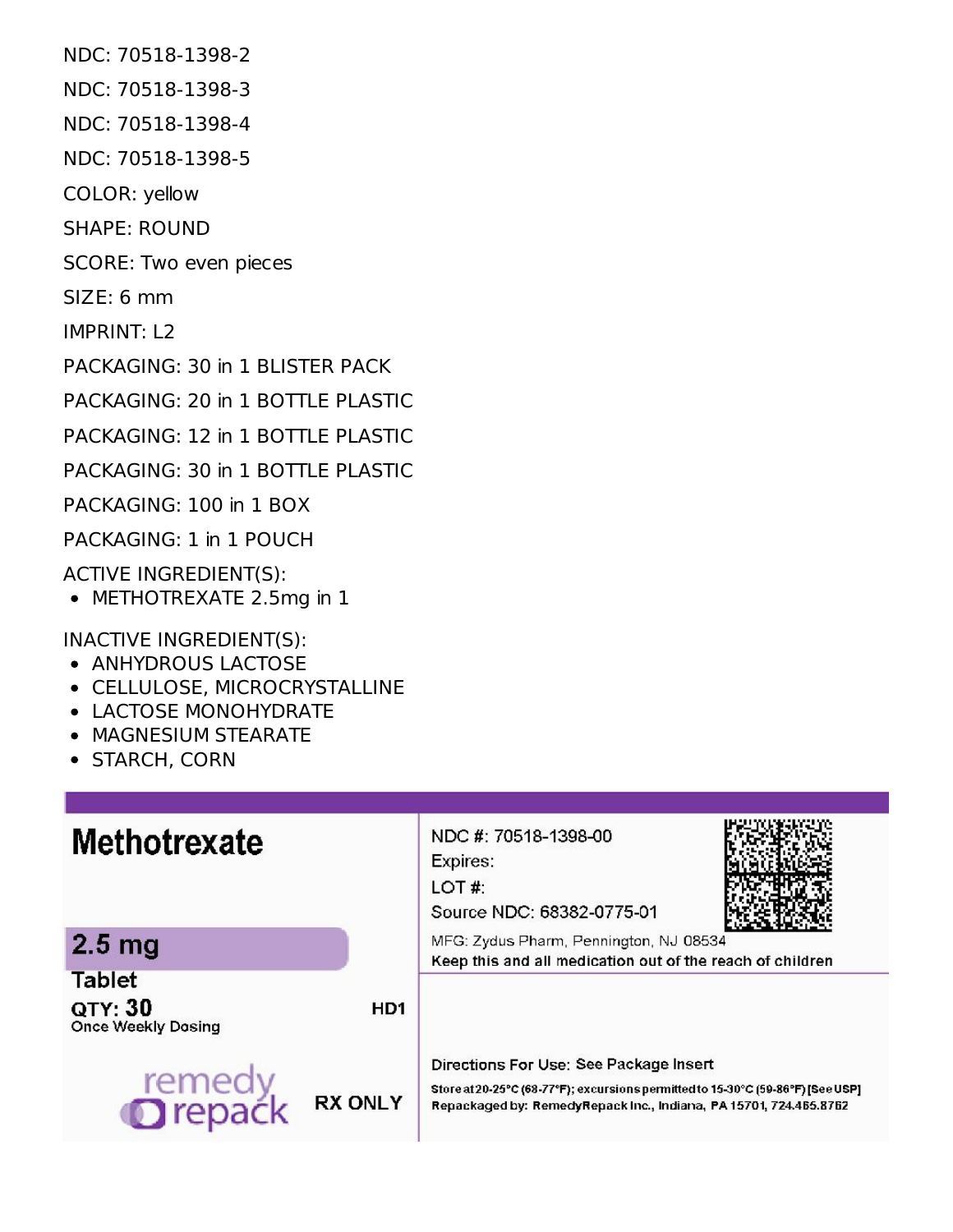| <b>Methotrexate</b>                            |                | NDC #: 70518-1398-01<br>Expires:<br>LOT#:<br>Source NDC: 68382-0775-01                                                                                                                         |
|------------------------------------------------|----------------|------------------------------------------------------------------------------------------------------------------------------------------------------------------------------------------------|
| 2.5 <sub>mg</sub>                              |                | MFG: Zydus Pharm, Pennington, NJ 08534<br>Keep this and all medication out of the reach of children                                                                                            |
| <b>Tablet</b><br>QTY: 20<br>Once Weekly Dosing | HD1            |                                                                                                                                                                                                |
| remedy<br><b>O</b> repack                      | <b>RX ONLY</b> | Directions For Use: See Package Insert<br>Store at 20-25°C (68-77°F); excursions permitted to 15-30°C (59-86°F) [See USP]<br>Repackaged by: RemedyRepack Inc., Indiana, PA 15701, 724.465.8762 |
|                                                |                |                                                                                                                                                                                                |
| <b>Methotrexate</b>                            |                | NDC #: 70518-1398-02<br>Expires:<br>LOT#:<br>Source NDC: 68382-0775-01                                                                                                                         |
| 2.5 <sub>mg</sub>                              |                | MFG: Zydus Pharm, Pennington, NJ 08534                                                                                                                                                         |
| <b>Tablet</b>                                  |                | Keep this and all medication out of the reach of children                                                                                                                                      |
| QTY: 12<br>Once Weekly Dosing                  | HD1            |                                                                                                                                                                                                |
| reme<br>repac                                  | <b>RX ONLY</b> | Directions For Use: See Package Insert<br>Store at 20-25°C (68-77°F); excursions permitted to 15-30°C (59-86°F) [See USP]<br>Repackaged by: RemedyRepack Inc., Indiana, PA 15701, 724.465.8762 |
|                                                |                |                                                                                                                                                                                                |
| <b>Methotrexate</b>                            |                | NDC #: 70518-1398-03<br>Expires:<br>LOT#:<br>Source NDC: 68382-0775-01                                                                                                                         |
| 2.5 <sub>mg</sub>                              |                | MFG: Zydus Pharm, Pennington, NJ 08534                                                                                                                                                         |
| Tablet                                         |                | Keep this and all medication out of the reach of children                                                                                                                                      |
| QTY: 30<br>Once Weekly Dosing                  | HD1            |                                                                                                                                                                                                |
| remedy<br><b>Drepack</b>                       | <b>RX ONLY</b> | Directions For Use: See Package Insert<br>Store at 20-25°C (68-77°F); excursions permitted to 15-30°C (59-86°F) [See USP]<br>Repackaged by: RemedyRepack Inc., Indiana, PA 15701, 724.465.8762 |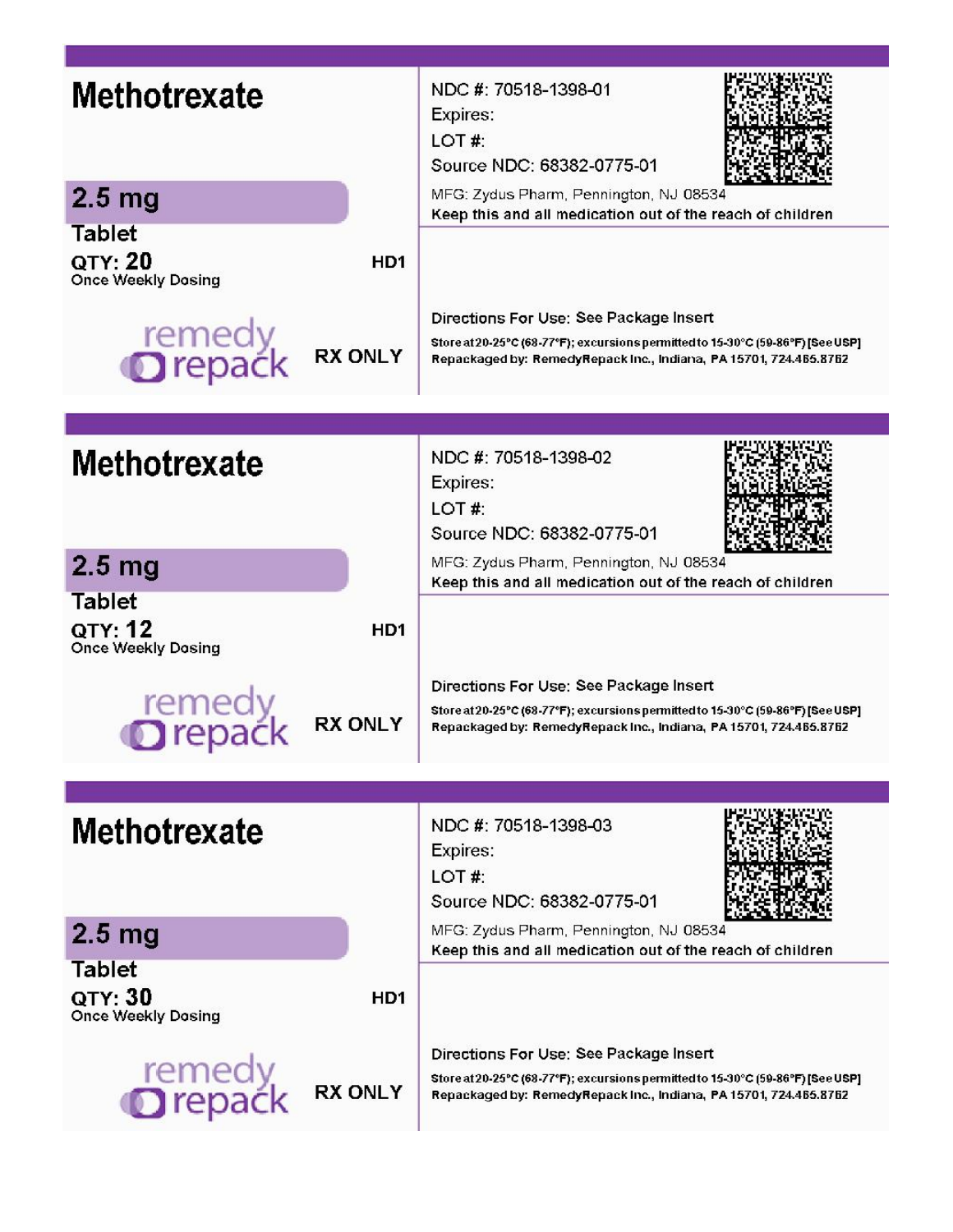| <b>Methotrexate</b><br>2.5 <sub>mg</sub>      |                 | NDC #: 70518-1398-04<br>Expires:<br>LOT#:<br>Source NDC: 68382-0775-01<br>MFG: Zydus Pharm, Pennington, NJ 08534<br>Keep this and all medication out of the reach of children                  |
|-----------------------------------------------|-----------------|------------------------------------------------------------------------------------------------------------------------------------------------------------------------------------------------|
| <b>Tablet</b>                                 |                 |                                                                                                                                                                                                |
| QTY: 100<br>Once Weekly Dosing                | HD <sub>1</sub> |                                                                                                                                                                                                |
|                                               |                 | Directions For Use: See Package Insert                                                                                                                                                         |
| remedy<br><b>O</b> repack                     | <b>RX ONLY</b>  | Store at 20-25°C (68-77°F); excursions permitted to 15-30°C (59-86°F) [See USP]<br>Repackaged by: RemedyRepack Inc., Indiana, PA 15701, 724.465.8762                                           |
|                                               |                 |                                                                                                                                                                                                |
|                                               |                 |                                                                                                                                                                                                |
| <b>Methotrexate</b>                           |                 | NDC #: 70518-1398-05<br>Expires:<br>LOT#:<br>Source NDC: 68382-0775-01                                                                                                                         |
|                                               |                 | MFG: Zydus Pharm, Pennington, NJ 08534                                                                                                                                                         |
| 2.5 <sub>mg</sub>                             |                 | Keep this and all medication out of the reach of children                                                                                                                                      |
| <b>Tablet</b><br>QTY: 1<br>Once Weekly Dosing | HD1             |                                                                                                                                                                                                |
| remed<br><b>Drepa</b>                         | <b>RX ONLY</b>  | Directions For Use: See Package Insert<br>Store at 20-25°C (68-77°F); excursions permitted to 15-30°C (59-86°F) [See USP]<br>Repackaged by: RemedyRepack Inc., Indiana, PA 15701, 724.465.8762 |

| <b>METHOTREXATE</b>                                                     |                                          |                              |  |                                     |                   |
|-------------------------------------------------------------------------|------------------------------------------|------------------------------|--|-------------------------------------|-------------------|
| methotrexate tablet                                                     |                                          |                              |  |                                     |                   |
|                                                                         |                                          |                              |  |                                     |                   |
| <b>Product Information</b>                                              |                                          |                              |  |                                     |                   |
| <b>Product Type</b>                                                     | <b>HUMAN PRESCRIPTION</b><br><b>DRUG</b> | <b>Item Code</b><br>(Source) |  | NDC: 70518-1398(NDC: 68382-<br>775) |                   |
| <b>Route of Administration</b>                                          | ORAL                                     |                              |  |                                     |                   |
|                                                                         |                                          |                              |  |                                     |                   |
| <b>Active Ingredient/Active Moiety</b>                                  |                                          |                              |  |                                     |                   |
| <b>Ingredient Name</b><br><b>Basis of Strength</b>                      |                                          |                              |  |                                     | <b>Strength</b>   |
| <b>METHOTREXATE</b> (UNII: YL5FZ2Y5U1) (METHOTREXATE - UNII:YL5FZ2Y5U1) |                                          |                              |  | <b>METHOTREXATE</b>                 | 2.5 <sub>mg</sub> |
|                                                                         |                                          |                              |  |                                     |                   |
| <b>Inactive Ingredients</b>                                             |                                          |                              |  |                                     |                   |